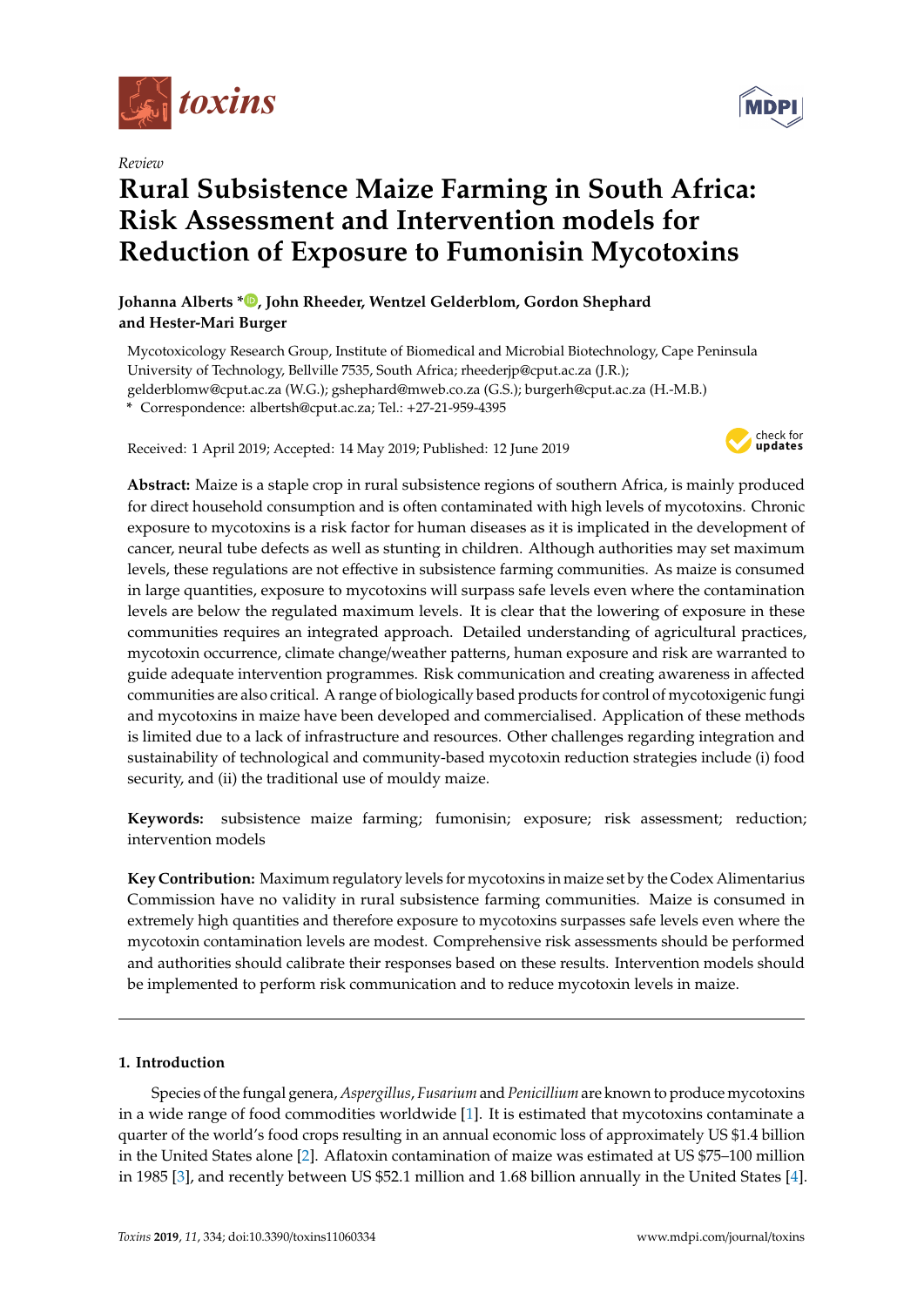When considering the worldwide regulation of mycotoxins in food, low to medium income countries seem to be affected the most. It was estimated that enforcement of strict regulations regarding aflatoxin contamination by the European Union would result in the rejection of 64% of imports of cereals, dried fruits and nuts from African countries with an estimated trade loss per year of approximately US \$670 million [\[5\]](#page-12-4). In low income countries this can result in an increased risk of mycotoxin exposure with rural subsistence farming communities being the most vulnerable.

Mycotoxin contamination of crops has been associated with the development of a large range of chronic diseases including cancer, digestive, blood and nerve disorders in humans and/or animals [\[6\]](#page-12-5). The health impact of mycotoxin exposure, specifically in malnourished populations residing in low income countries, is therefore a concern. When considering the critical effects of food contaminants in conjunction with other risk factors the toxicity, carcinogenicity, immunotoxicity and oestrogenicity of mycotoxins play a major role in disease outcomes in low income countries. They add significantly to morbidity and it is estimated to account for 40% of lost disability adjusted life years [\[7,](#page-13-0)[8\]](#page-13-1). This is of particular importance in rural areas where people are exposed to a cocktail of mycotoxins, some of which are far above the acceptable levels. The potential of synergistic interaction of mycotoxin exposure not only affects cancer development but also chronic and infectious diseases. Strategies to reduce mycotoxin exposure are therefore of major importance, especially in low income countries due to challenges regarding farming, inadequate storage of crops and monocereal dietary practices. The impact of climate change is likely to further deteriorate the situation which raises the need for strategic intervention models to mitigate mycotoxin exposure and the adverse health effects [\[4](#page-12-3)[,9\]](#page-13-2).

*Fusarium verticillioides* (previously known as *F. moniliforme*) has been characterised as the most prevalent fungus on maize, the major dietary staple in rural subsistence farming communities in South and southern Africa [\[10,](#page-13-3)[11\]](#page-13-4). Apart from the induction of leukoencephalomalacia (LEM) in equines by naturally contaminated maize or maize fungal culture material, it caused diverse toxic lesions in experimental animals [\[12–](#page-13-5)[14\]](#page-13-6). Of these the induction of liver cancer in rats suggests that carcinogenic principles are produced by the fungus [\[15,](#page-13-7)[16\]](#page-13-8). Subsequent studies implicated the fungus in the development of human oesophageal cancer (OC) in the Transkei region of the Eastern Cape Province (EC), South Africa [\[17,](#page-13-9)[18\]](#page-13-10). Similar etiological associations were reported with high OC as well as liver cancer incidence rates in China [\[19\]](#page-13-11).

The characterisation of the fumonisin B (FB) mycotoxins opened new research directions to further investigate the role of the fungus in disease development in humans and animals. Detailed studies in animals indicated that fumonisin exhibited carcinogenic effects in rats and mice, while it was found to be the causative principle for the induction of LEM in horses and pulmonary oedema in pigs [\[20–](#page-13-12)[23\]](#page-13-13). Recent studies also implicate the mycotoxin in the development of neural tube defects in humans following the finding that  $FB_1$  induces neural tube defects in mice [\[24](#page-13-14)[,25\]](#page-13-15). After the development of sensitive analytical techniques for their detection in food commodities [\[25\]](#page-13-15), analytical results indicated that they are implicated in the development of OC, liver cancer and neural tube defects [\[26](#page-13-16)[–30\]](#page-14-0). These investigations were further extended by utilising plasma and urinary biomarkers of exposure to more accurately assess exposure in human populations and assessing the risk of the development of OC, neural tube defects and growth retardation [\[31\]](#page-14-1).

From a regulatory perspective, the toxicological effects in rats and mice [\[32\]](#page-14-2) were instrumental in defining the provisional maximum tolerable daily intake (PMTDI) of 2 µg kg<sup>-1</sup> body weight (bw) day−<sup>1</sup> set by the Joint Food and Agriculture Organization of the United Nations (FAO)/World Health Organization (WHO) Expert Committee on Food Additives (JECFA) [\[33\]](#page-14-3). Subsequently the International Agency for Research on Cancer (IARC) characterised the fumonisins as a Group 2B carcinogen, i.e., a possible carcinogen to humans [\[34\]](#page-14-4). Based on these risk assessments, various maximum levels (MLs) in maize aimed at governing international trade have been implemented by different countries. The Codex Alimentarius Commission (CAC) has set MLs in whole maize and maize meal at 4 and 2 mg/kg, respectively, which were recently adopted by the South African National Department of Health [\[35\]](#page-14-5). These ML's are not sufficient to protect rural subsistent maize farming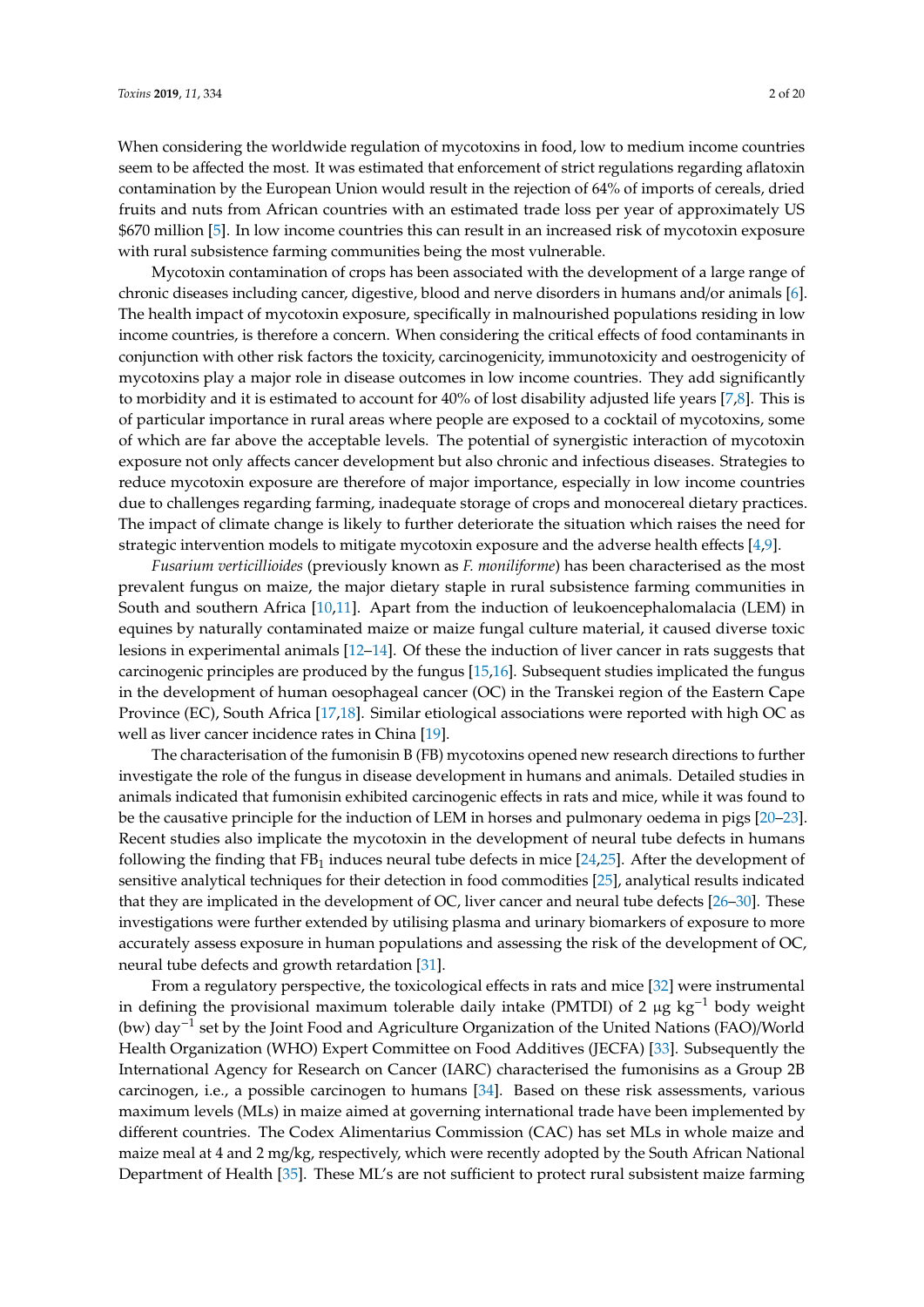communities against the adverse effects of the fumonisins as the maize consumption profiles resulted in probable daily intake (PDI) levels far above the PMTDI [\[36](#page-14-6)[–38\]](#page-14-7). To safeguard these rural subsistent farming communities, studies are focusing on reduction of FB in food utilising different chemical and biological reduction and/or decontamination approaches. The current paper will address these aspects in more detail in order to focus on the effect of the mycotoxin regulations in low income countries, such as South Africa, and devise applicable intervention models to reduce exposure with subsequent validation of the efficacy utilising sensitive biomarkers of exposure.

# **2. Subsistence Maize Farming and Agricultural Practices in South Africa**

Foodstuffs such as sorghum, millet, cassava and peanuts are important staples and sources of revenue in the rural subsistence regions of southern Africa, but are prone to mycotoxin contamination [\[39](#page-14-8)[–44\]](#page-14-9). These crops are produced for direct household consumption, for trading at informal markets and in some cases the establishment of farmer cooperative schemes which sell the bulk of their grain to commercial markets. In South Africa, an estimated four million people engage in smallholder agriculture [\[45\]](#page-14-10), with maize being the major crop and staple food in the country. Maize-based products are consumed by 67 to 83% of South Africans, and the mean consumption per day in rural areas is estimated between 476 and 690 g per person [\[46\]](#page-14-11). Maize produced in these areas is often affected by pre- and postharvest damage, of which fungal infection is one of the most significant constraints. Many subsistence farmers plant their fields with untreated seed reserved from the previous season [\[47\]](#page-14-12), thereby increasing the risk of crop infection by fungi such as *F. verticillioides* [\[48\]](#page-14-13). Planting late in the season, maize monoculture and crop residues left on the soil surface further exacerbate the incidence of pests and fungal disease in the subsequent season [\[49\]](#page-15-0). Some farmers in the rural areas do not control insect pests such as stalk borer, yet insect pests contribute greatly to the spread of fungal infections and mycotoxin contamination [\[50\]](#page-15-1).

Farmers are supported with inputs such as the supply and encouragement to use transgenic *Bt* maize hybrids to control stalk borers, and the prudent use of pesticides and fungicides. This enhances crop and food security, as well as providing for better mycotoxin control [\[51\]](#page-15-2). In addition, rural development initiatives encourage farmers to enter mainstream markets, which require high quality produce and contribute positively to mycotoxin control. This is supported by the national objectives for rural development in South Africa, which seek to address market inefficiencies within the subsistence agriculture sector [\[52\]](#page-15-3) and include

- Formalising the rural market
- Increasing agricultural outputs from subsistence areas
- Encouraging agroprocessing operations within rural areas
- Enabling and providing linkages between producers and processors
- Promoting exports

#### **3. Occurrence of Mycotoxins in Subsistence Crops in Southern Africa**

Mycotoxins of concern in foodstuffs in low income countries are aflatoxin, fumonisin, ochratoxin A, zearalenone (ZEA), deoxynivalenol (DON) and several trichothecenes produced by certain *Aspergillus*, *Fusarium* and *Penicillium* species [\[6](#page-12-5)[,53\]](#page-15-4). Acute mycotoxicoses have been reported in Africa and prolonged exposure to subacute levels of various mycotoxins is a risk factor for various human diseases, including cancer and childhood stunting [\[54,](#page-15-5)[55\]](#page-15-6). Low individual income in the countries of the region contribute to high food insecurity and undiversified diets, predisposing populations to the consumption of mycotoxin contaminated foodstuffs [\[6](#page-12-5)[,53](#page-15-4)[,56\]](#page-15-7). Many of the agricultural crop regions in southern Africa are typified by hot, dry and sometimes humid conditions, erratic rainfall and frequent drought, providing an ideal environment for toxigenic fungi to thrive [\[57\]](#page-15-8). The inadequate drying of crops and intermittent drought spells in the region may necessitate food storage for long periods, thereby allowing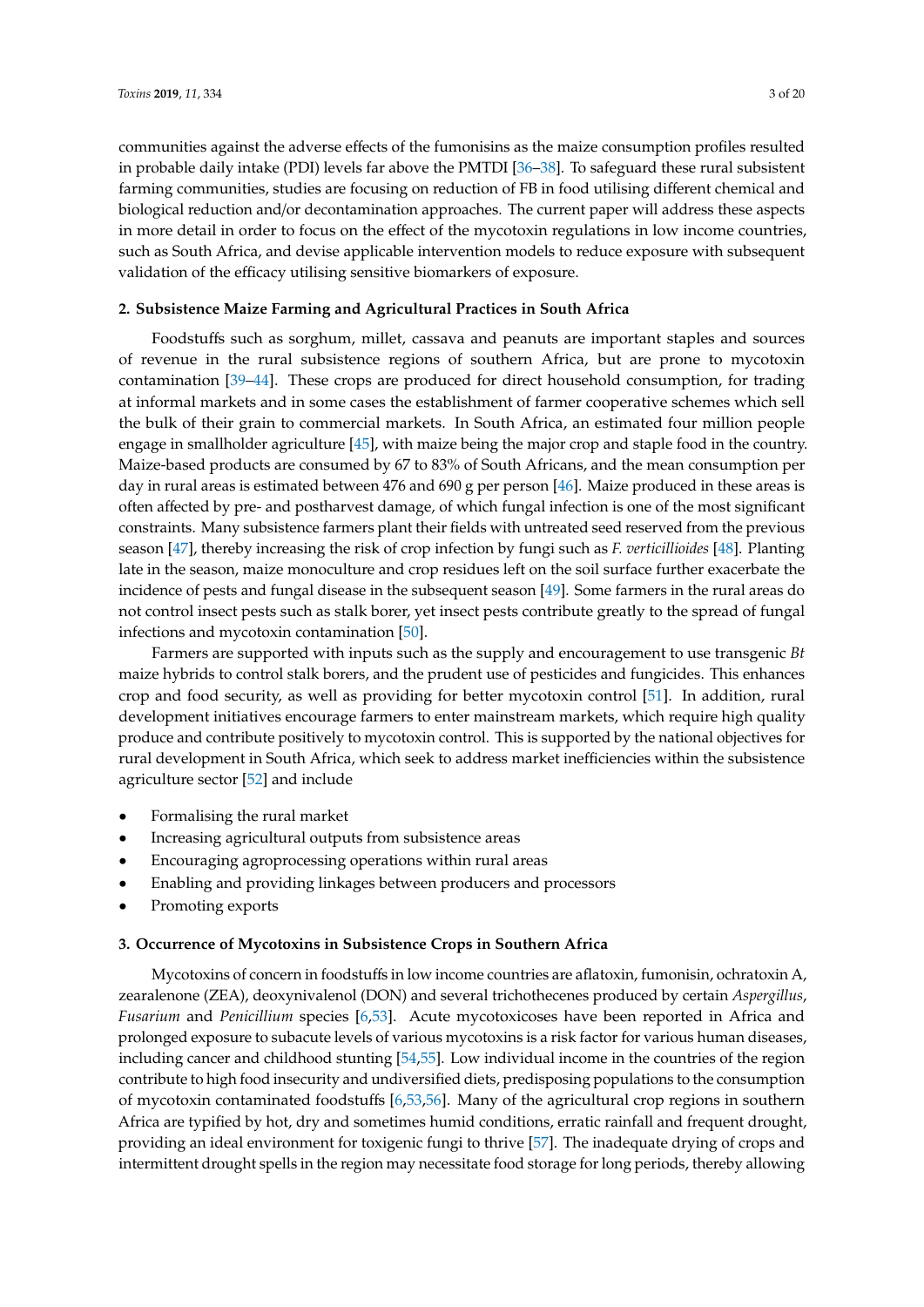for increased insect infestation, fungal proliferation and mycotoxin production [\[58\]](#page-15-9). Rural storage facilities frequently have no pest control, poor aeration, and poor moisture and temperature control.

Aflatoxins and fumonisins are widespread in major dietary and export targeted crops in southern Africa, with fewer cases of DON and patulin contamination [\[41](#page-14-14)[–43,](#page-14-15)[59\]](#page-15-10). Since most of the staples are also used as cash crops, the highest quality produce is often sold at local markets to commercial food processors or exported, leaving the lower quality food for home consumption and traditional beer brewing [\[58\]](#page-15-9).

Mycotoxin occurrence has been reported in maize, peanuts, barley products, wheat, apple juice and in milk in South Africa, but limited reports exist of mycotoxin occurrence in agricultural products in other southern African countries, such as Botswana, Malawi, Mozambique, Zambia and Zimbabwe [\[60\]](#page-15-11). There is also little emphasis on legislating maximum levels in foodstuffs and even when such legislation exists, the capacity to enforce these measures is frequently lacking [\[61\]](#page-15-12).

In rural South Africa, typical of many low income countries, food security is of primary concern and often outweighs food safety concerns [\[62\]](#page-15-13). The provinces of Limpopo (LP), Mpumalanga (MP), KwaZulu-Natal (KZN) and the EC have been shown to have high levels of fumonisin and/or aflatoxins during high risk crop seasons [\[39,](#page-14-8)[47,](#page-14-12)[63\]](#page-15-14). Most data on fumonisin natural occurrence in subsistence farming areas have been generated from traditional farming areas in the EC [\[1](#page-12-0)[,37\]](#page-14-16) and from northern KZN, where genetically modified maize was introduced to combat insect pests and control weeds [\[51\]](#page-15-2). Fumonisins and DON have been mainly detected in subsistence maize from the rural EC, while aflatoxin has been observed mainly in rural LP and KZN [\[62\]](#page-15-13).

# **4. The Impact of Varying Climate Conditions on Contamination of Crops with Mycotoxigenic Fungi and Mycotoxins**

Africa is one of the most vulnerable continents to climate variability and change because of multiple stresses and low adaptive capacity. The agriculture-based economy in Africa, including South Africa, is often directly linked to climatic conditions. By 2020, yields from rainfed agriculture could be substantially reduced by up to 50% in certain areas, which would further adversely affect food security and exacerbate malnutrition [\[64,](#page-15-15)[65\]](#page-15-16). Climate conditions may change markedly with atmospheric  $CO<sub>2</sub>$ concentrations expected to rise, and together with other greenhouse gases could result in increased global temperatures. Elevated  $CO<sub>2</sub>$  levels and interactions with temperature and water availability may be conducive to the growth of mycotoxigenic fungal species. In South Africa, the likelihood of increased temperature is greater towards the interior, and less in coastal areas. Assuming a moderate to high increase in greenhouse gas concentrations by 2050, the coast is likely to warm around 1 ◦C and the interior around 3 ◦C. Drier conditions are predicted for the south west of the country in both seasons. Rainfall intensity (flooding) is likely to increase in the interior regions, but does not imply an increase in total rainfall. Greater evaporation rates are likely to increase drought incidence and intensity. There is reason to believe that these climate change factors can severely affect infection of grain crops with changing profiles of mycotoxigenic fungi and mycotoxin contamination. Tropical climates with high temperatures and longer periods of drought stress would have a significant impact on mycotoxin contamination and the amount of crop produced, directly impacting food security and nutritional quality.

Several predictive models for determining the levels of risk of mycotoxins in cereals are being developed [\[9,](#page-13-2)[65,](#page-15-16)[66\]](#page-15-17). Three-dimensional statistical models link fungal counts, mycotoxin production levels, molecular and geostatistic data to understand the impact that climate change may have on contamination of crops. System level models on the other hand, define the components of the life cycle of *F. verticillioides*, i.e., germination rates, growth rates, sporulation rates and fumonisin production rates in relation to climatic conditions, such as temperature and water availability, and the development phase of the host plant.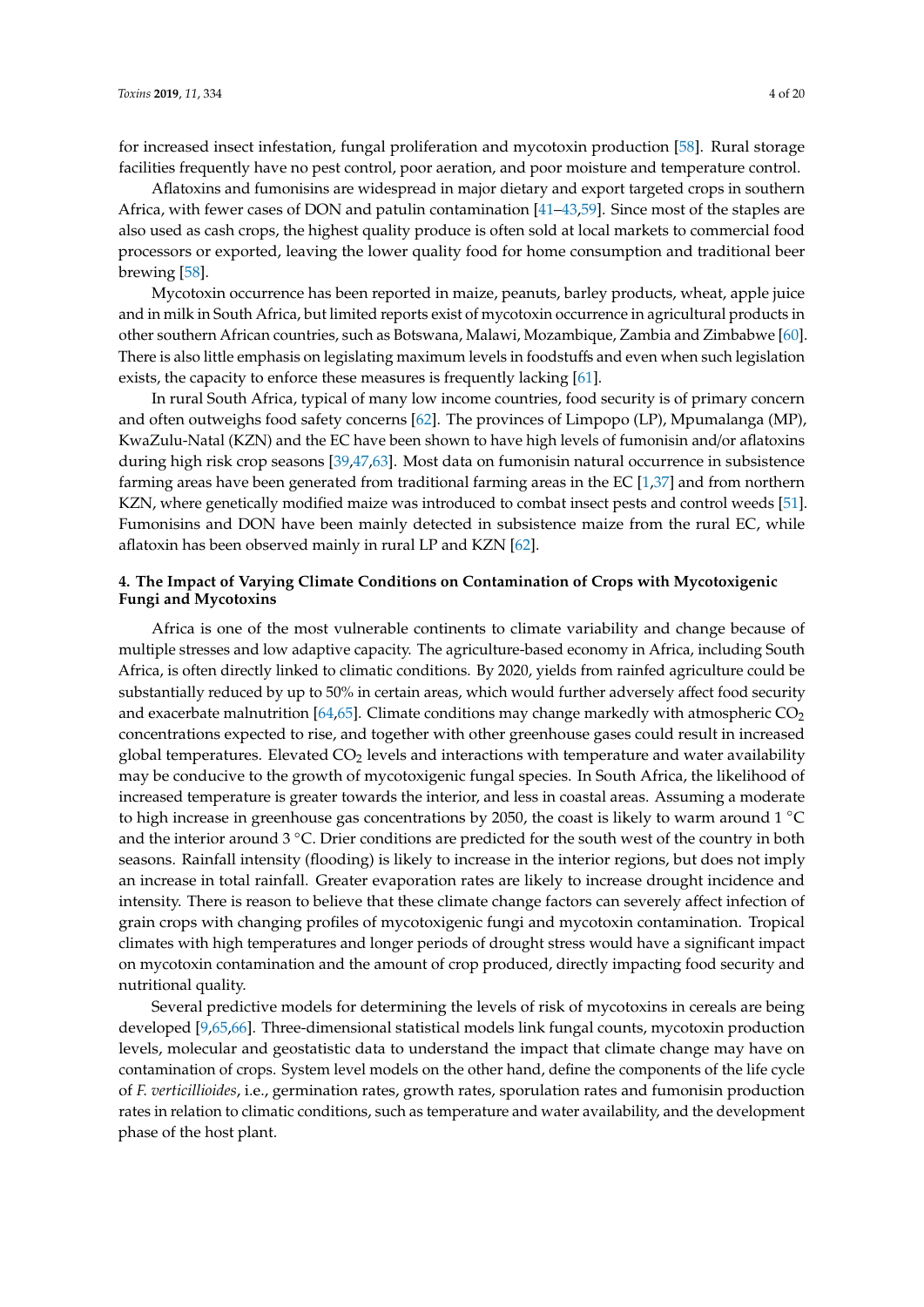## **5. Mycotoxin Contamination and Risk Assessment**

Modern food safety systems are designed around scientific principles that make them transparent, systematic and participatory. The overarching concept is one of risk analysis to ensure the availability of safe food and it is envisaged as being composed of three interlocking areas, namely risk assessment, risk management and risk communication [\[67\]](#page-15-18). In turn risk assessment is composed of hazard identification and hazard characterisation (previously referred to collectively as hazard assessment), exposure assessment and risk characterisation. All these elements of risk analysis can be applied to food safety in rural subsistence farming communities, but their implementation can differ from the approaches that are used in fully developed market economies. These risk analysis components are well recognised internationally and are jointly addressed by the FAO and the WHO. JECFA is the international risk assessment body and the CAC is the risk management body in which contaminant issues are addressed by the Codex Committee on Contaminants in Food (CCCF). The CCCF deals with various risk management concepts, primarily setting MLs and developing generalised codes of practice for prevention and reduction of specific contaminants. However, the MLs developed at CCCF and approved by CAC, although based on risk assessment outcomes, must also facilitate international trade by not impacting on world food supplies and have no relevance in small subsistence farming communities.

In the first instance, since food is both produced and mostly consumed on the same farm, risk communication must be addressed with suitable messages for the rural society. However, in market economies the presence of a food distribution chain allows for communication and intervention at multiple points from farm to household to the degree that the actual householders themselves need have only limited knowledge of potential chemical contaminants. In the same vein, risk management in rural areas needs to be directed at the farm/household level or at most, at small village rural markets, whereas the food value chain in developed markets allows management practices to be diversified along the distribution system. For these reasons, the implementation of regulations such as the setting of MLs for individual contaminants can be applied in these latter systems but have no validity in subsistence farming communities where food grown is locally consumed. The occurrence in certain areas of food insecurity between harvests further complicates the introduction of management systems which might impact food availability.

The communication and management strategies in subsistence farming communities are reliant on a comprehensive risk assessment applied to the particular villages being considered. It is important to recognise the universal nature of the outcome of JECFA hazard characterisation for contaminants such as mycotoxins. These characterisations are generally expressed as PMTDIs and are applicable across all population groups, both urban and rural subsistence. However, the exposure assessment part of risk assessment is both personal and individual and is influenced by the contaminant levels in the household food supply and individual consumption patterns. With some knowledge of these parameters, exposure assessments of varying complexity can be performed. Comparison of actual exposure (contaminant intake or PDI) versus PMTDI produces the risk characterisation and hence informs the risk managers of the nature of contaminants that need to be addressed and the degree to which this exposure may be influencing health outcomes. Authorities would then be able to calibrate their response based on the severity of the contaminant risk. Specific food intakes such as maize consumption in many African rural communities are extremely high, thus producing excessive exposures at modest contaminant levels [\[37,](#page-14-16)[38\]](#page-14-7). For this reason, the contaminant level at which risk managers should react based on the risk characterisation may be very different from the international MLs set for trade by CAC.

# **6. Mycotoxin Dietary Exposure in Rural Maize Subsistence Farming Communities**

Exposure assessment is accomplished by measuring or estimating the magnitude, frequency and duration of exposure to a hazard. It relies on utilising appropriate models such as a deterministic or a probabilistic approach [\[67](#page-15-18)[,68\]](#page-16-0). The choice of an appropriate model is governed by numerous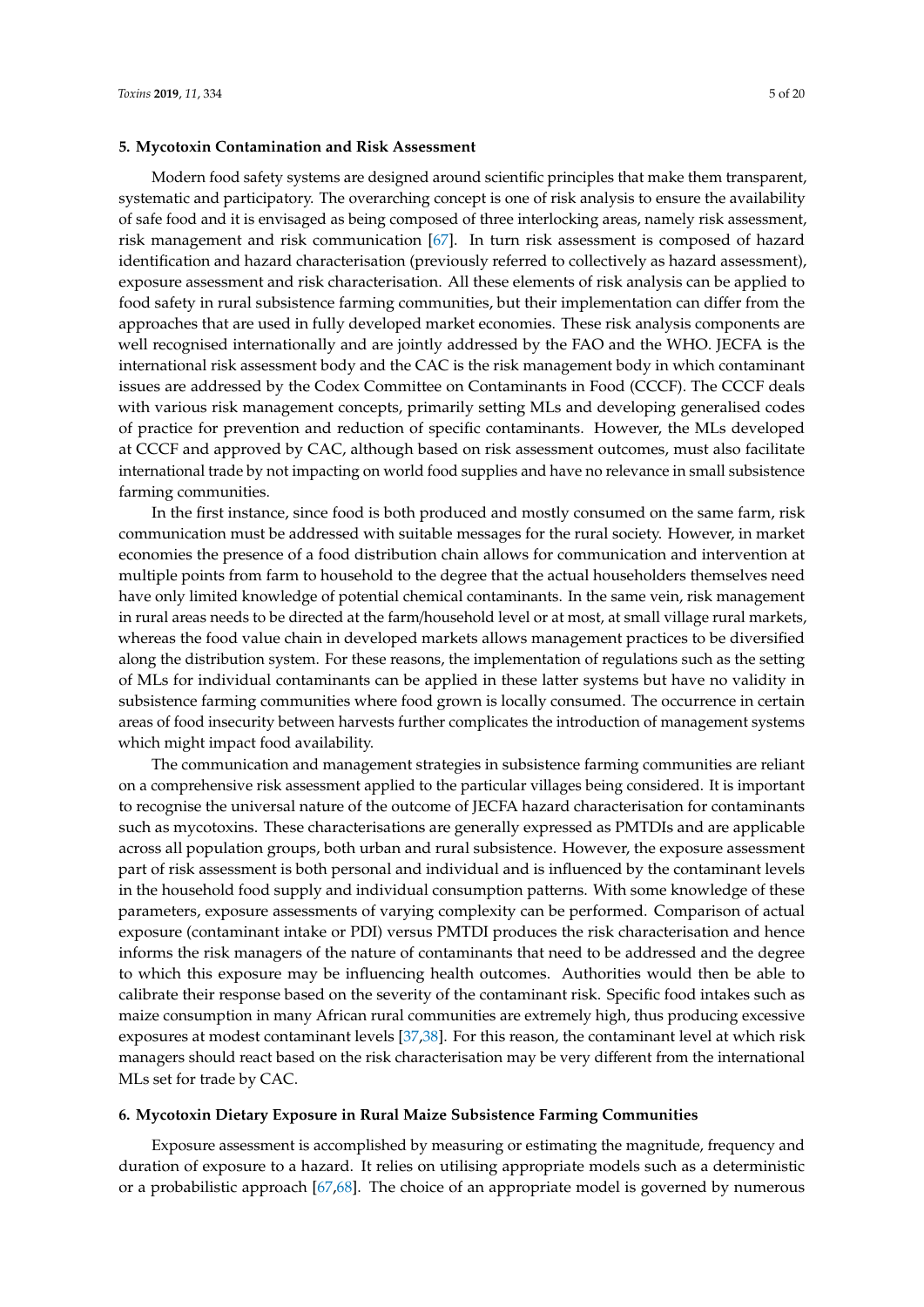factors such as (i) type of assessment, (ii) dietary source of exposure, (iii) population demographics and socioeconomic characteristics, (iv) temporal aspects of the exposure, (v) data characteristics and availability, (vi) toxin characteristics, (vii) availability of resources and infrastructure and (viii) methodological uncertainties and variabilities [\[68](#page-16-0)[–71\]](#page-16-1).

Mycotoxin risk assessments in rural areas of the EC are mostly based on a deterministic approach due to the type of data available and access to resources and infrastructure. For this purpose, individual PDIs are calculated based on the multiplication of a fixed contamination level measured in the relevant food commodity (µg  $kg^{-1}$ ) by the amount of maize individually consumed (g day<sup>-1</sup>) and divided by body weight (kg). The mycotoxin of interest has remained FB based on the continued presence of high levels in home-grown maize. The first crude exposure assessment for rural subsistence farmers in the EC using estimated dietary maize intakes and a small data base of contamination levels was performed by Thiel et al. [\[72\]](#page-16-2) and suggested PDIs of 14 μg kg<sup>-1</sup> bw day<sup>-1</sup> for those consuming "healthy" maize and 440 µg kg<sup>-1</sup> bw day<sup>-1</sup> if "mouldy" maize was to be consumed. Thereafter, a study using weighed food records of uncooked maize consumed over a 24-h period (24-h recall method) stratified by three different age groups (1–9, 10–17, and 18–65 years of age) was conducted in Bizana and Centane [\[37\]](#page-14-16). This is the first study of its kind that included rural children in mycotoxin risk assessment. Consumption data showed maize intakes (in g day−<sup>1</sup> ) of 246 (1–9 years) and 368 (10–17 years) mostly similar for both areas, whereas the adults had an intake of 379 (Bizana) and 456 (Centane), respectively. Mean total FB (FB<sub>1</sub> + FB<sub>2</sub>) levels of 1142 µg kg<sup>-1</sup> (Centane) and 542 µg kg<sup>-1</sup> (Bizana) in good maize were determined. The resultant PDIs (in µg kg<sup>-1</sup> bw day<sup>-1</sup>) for children residing in Centane were 14 (1–9 years) and 8 (10–17 years) and those for Bizana included PDIs of 7 (1–9 years) and 4 (10–17 years), respectively. For adults assuming a body weight of 60 kg, the PDIs were 3 and 9 µg kg−<sup>1</sup> bw day−<sup>1</sup> for Bizana and Centane, respectively. With the development and validation of a culturally appropriate dietary assessment method aimed at estimating maize intake more in-depth exposure assessment became possible [\[73](#page-16-3)[,74\]](#page-16-4). This method consists of a food frequency questionnaire (FFQ) with a series of food photographs with traditional maize-based dishes in different portions and ratios (for mixed dishes). This method provided an opportunity to distinguish between those consuming home-grown (mean of 474 g day<sup>-1</sup>), commercial (344 g day<sup>-1</sup>) and a mixture of the two (462 g day<sup>-1</sup>). With the assessment of individual body weights and the relevant total FB levels in home-grown maize (1142 µg kg<sup>-1</sup>), commercial maize (222 µg kg<sup>-1</sup>) and traditional Xhosa maize-based bear (369 ng mL<sup>-1</sup>), the PDIs were determined. In summary, the group consuming home grown maize had a higher PDI of 9 µg kg<sup>-1</sup> bw day<sup>-1</sup> compared to the 1 µg kg<sup>-1</sup> bw day<sup>-1</sup> of the group consuming commercial maize. The mixed consumption group showed a unique exposure profile when separating their individual PDIs into three, the combined PDI, PDI based on home-grown maize intake and the PDI for commercial maize consumption. Despite the lower contamination of commercial maize, those consuming higher amounts were exposed to fumonisin above the PMTDI. Furthermore, FB exposure based on intake of traditional maize-based beer [\[75\]](#page-16-5) was stratified according to the frequency of consumption—once a month, once a week and 2–7 days a week—since beer drinking is not a daily occurrence. The respective mean PDIs ranged between 7 to 12  $\mu$ g kg<sup>-1</sup> bw per drinking event [\[76\]](#page-16-6).

The accuracy of assessing mycotoxin exposure in rural parts of the EC has improved with the development and use of more standardised assessment methods to determine dietary intakes as well as contamination levels. The use of more reliable dietary assessment methods such as the 24-h recall/weighed record mix method or a validated maize-FFQ with food photograph series, produced similar PDIs for rural adults home-grown maize consumers in two different studies, that of 9 µg kg<sup>-1</sup> bw day−<sup>1</sup> [\[37](#page-14-16)[,74](#page-16-4)[,76\]](#page-16-6). Although the determinist approach is limited to providing a point in time estimate, it remains straightforward and easy to interpret. Moreover, in the context of a resource-limited setting where detailed national food consumption surveys and continued mycotoxin surveillance among high-risk areas are lacking, this approach is warranted.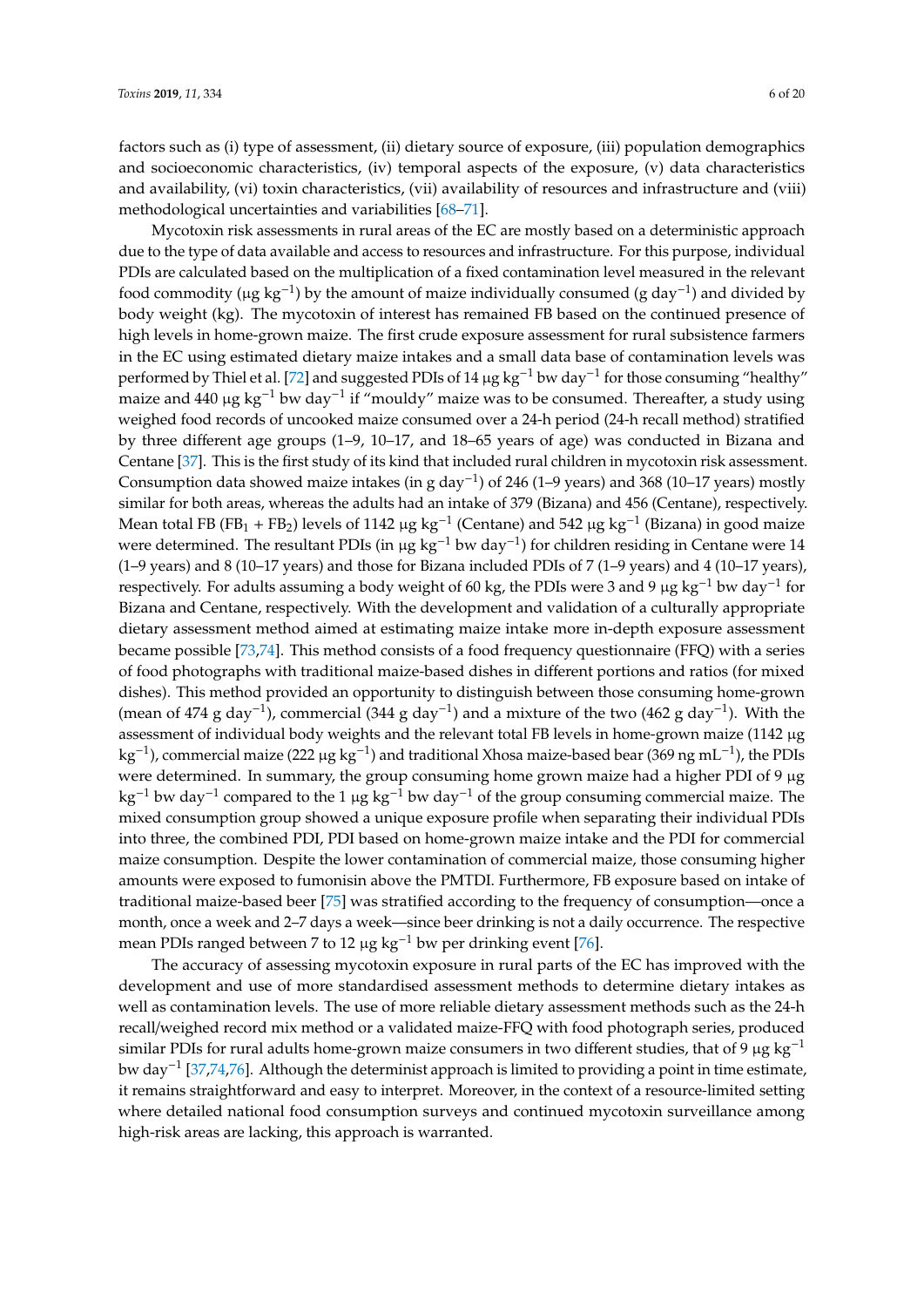# **7. Simulation Models to Assess Mycotoxin Exposure**

The first model of this kind was developed by Gelderblom et al. [\[77\]](#page-16-7) and revised by Gelderblom and Marasas [\[78\]](#page-16-8) (Figure [1\)](#page-7-0). This model links arbitrary FB levels ranging from 0.2 to 12 µg kg<sup>-1</sup>, with maize intakes, 10 to 500 g day−<sup>1</sup> , using a general body weight of 60 kg. Different PDIs were calculated and colour-coded according to four FB risk assessment categories, i.e., PMTDI below or above 2  $\mu$ g kg<sup>-1</sup> bw day−<sup>1</sup> ; PMTDI associated with nephrotoxicity (0.8 µg kg−<sup>1</sup> bw day−<sup>1</sup> ); and PMTDI associated with hepatocarcinogenicity (between 0.8 and 2 µg  $kg^{-1}$  bw day<sup>-1</sup>). This enabled the simulation of risk according to different maize intake patterns related to low- and high-income countries, as well as FB levels relevant to different sources of maize, i.e., home-grown, commercial or imported. However useful this model may be, it does not represent real-time maize intakes or body weight data. A study conducted in collaboration with a prominent South African grain-based manufacturing company, in the form of a national cross-sectional study, provided a unique opportunity to collect relevant sociodemographic information, maize dietary intakes and body weights of commercial maize consumers across South Africa [\[46\]](#page-14-11). Using this data and building on the previous model, the Mycotoxin Risk Assessment Model (MYCORAM) was developed for three relevant mycotoxins FB, DON and ZEA. Arbitrary levels of the three mycotoxins were plotted against specific maize intake categories (g kg<sup>-1</sup> body weight day<sup>-1</sup>) and estimates the percentage of maize consumers exposed above the PMTDI for each mycotoxin (Figure [2\)](#page-7-1). With the additional sociodemographic data that was available [\[46\]](#page-14-11), this model was stratified by provincial region  $(n = 9)$ . The purpose of this model was to calculate maximum levels to protect South African maize consumers. Using total FB, DON and ZEA levels in two commercial maize milling products (SUPER and SPECIAL maize meal) with overall lower levels compared to home-grown maize, the percentage of people exposed above the respective PMTDI, was dependent on the individual maize intake levels, body weight and subgroups variability related to the sampling strategy. Therefore, subgroups, such as men, known to consume more than women, and their risk may be masked within the MYCORAM. Stratifying risk according to the nine South African Provinces showed between 0.1 to 3% of the consumers residing in MP, LP, Gauteng and Kwa-Zulu Natal were above the limit for the three mycotoxins. Determining the relevant PDIs obtained using the same data, exposure ranged between 4 to 87 ng kg<sup>-1</sup> bw day<sup>-1</sup> which suggest that there is no risk. However, the MYCORAM is sensitive enough to identify those who are at risk and is therefore effective in predicting ML levels. Interesting when using FB levels relevant to home-grown maize, the percentage of consumers above the PMTDI ranged between 2 and 78% stratified by Province. Although the MYCORAM is unique and sensitive, it is only based on the intake patterns of commercial maize consumers and will require regular and expensive national surveys to remain relevant. In contrast, rural maize subsistence consumers remain the most vulnerable group in South Africa, and with the challenges of epidemiological surveys and food analyses a more valid, affordable and accessible approach is warranted, such as the application of biomarkers of exposure.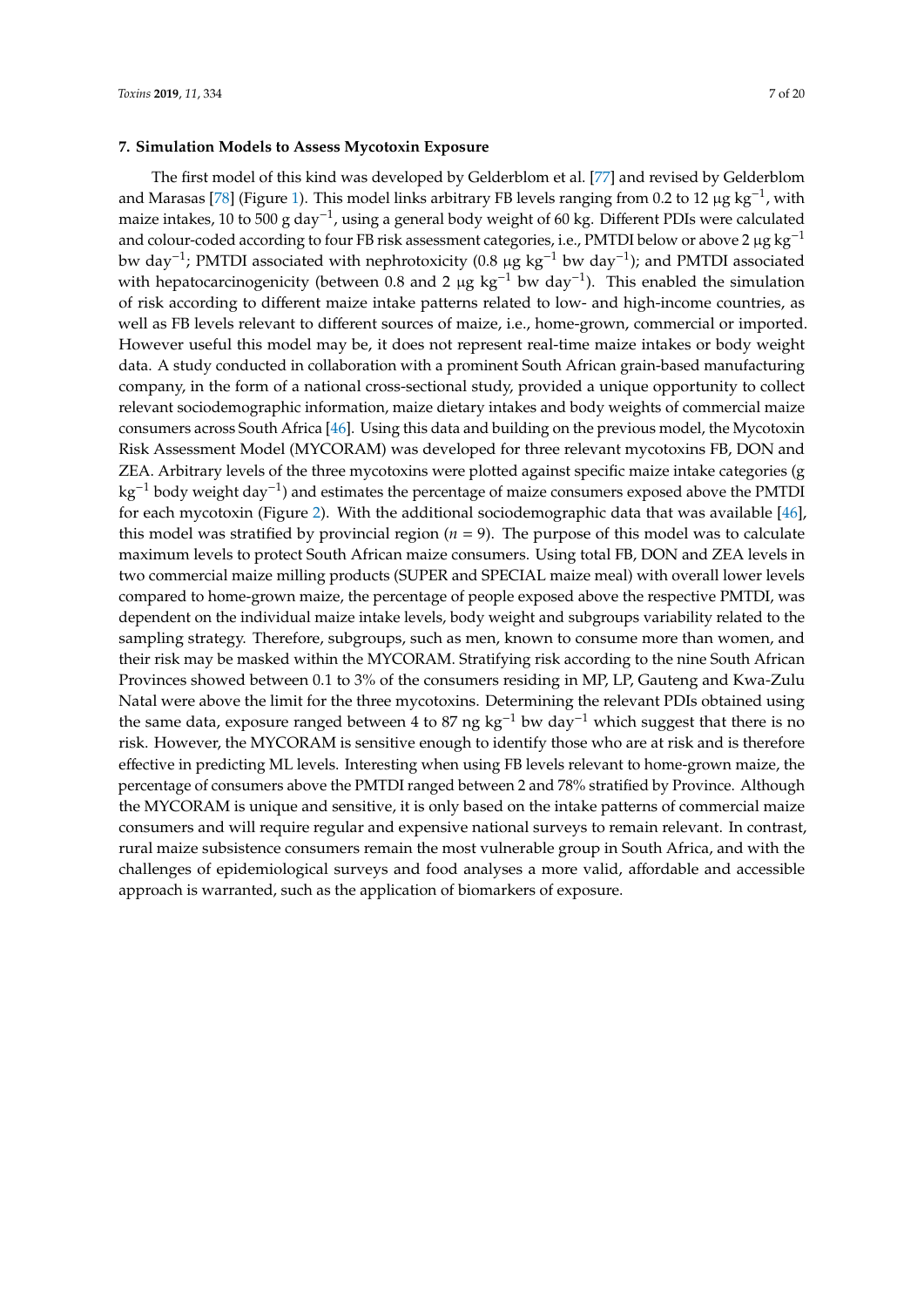<span id="page-7-0"></span>

<span id="page-7-1"></span>(vertical column) and maize intakes (horizontal column) (adapted from Marasas et al. [\[1\]](#page-12-0)). **Figure 1.** Interactive model illustrating the association between fumonisin B (FB) contamination levels



**Figure 2.** Mycotoxin Risk Assessment Model (MYCORAM) for total fumonisin B (FBT), (DON) and zearalenone (ZEA): Percentages of the South African maize consumers stratified by province equal or above the respective mycotoxin provisional maximum tolerable dietary intake (PMTDI) stratified by province equal or above the respective mycotoxin provisional maximum tolerable (adapted from Burger et al. [\[46\]](#page-14-11), 2014, Oxford University Press). EC: Eastern Cape; FS: Free State; GP: dietary intake (PMTDI) (adapted from Burger et al. [46], 2014, Oxford University Press). EC: Eastern Gauteng; KZN: KwaZulu-Natal; LP: Limpopo; MP: Mpumalanga; NC: Northern Cape; NW: North<br>West WC Western Cape Northern Cape; NW: North West; WC: Western Cape. **Figure 2.** Mycotoxin Risk Assessment Model (MYCORAM) for total fumonisin B (FB<sub>T</sub>), deoxynivalenol West; WC: Western Cape.

# **8. Biomarkers of Exposure**

Studies on the human health impact of mycotoxins and the efficacy of intervention strategies require measurement of individual exposure, which is a function of both the intake of contaminated food and the degree of contamination, both of which are subject to analytical difficulties. With respect to the subsistence farming communities of southern Africa, this primarily means assessing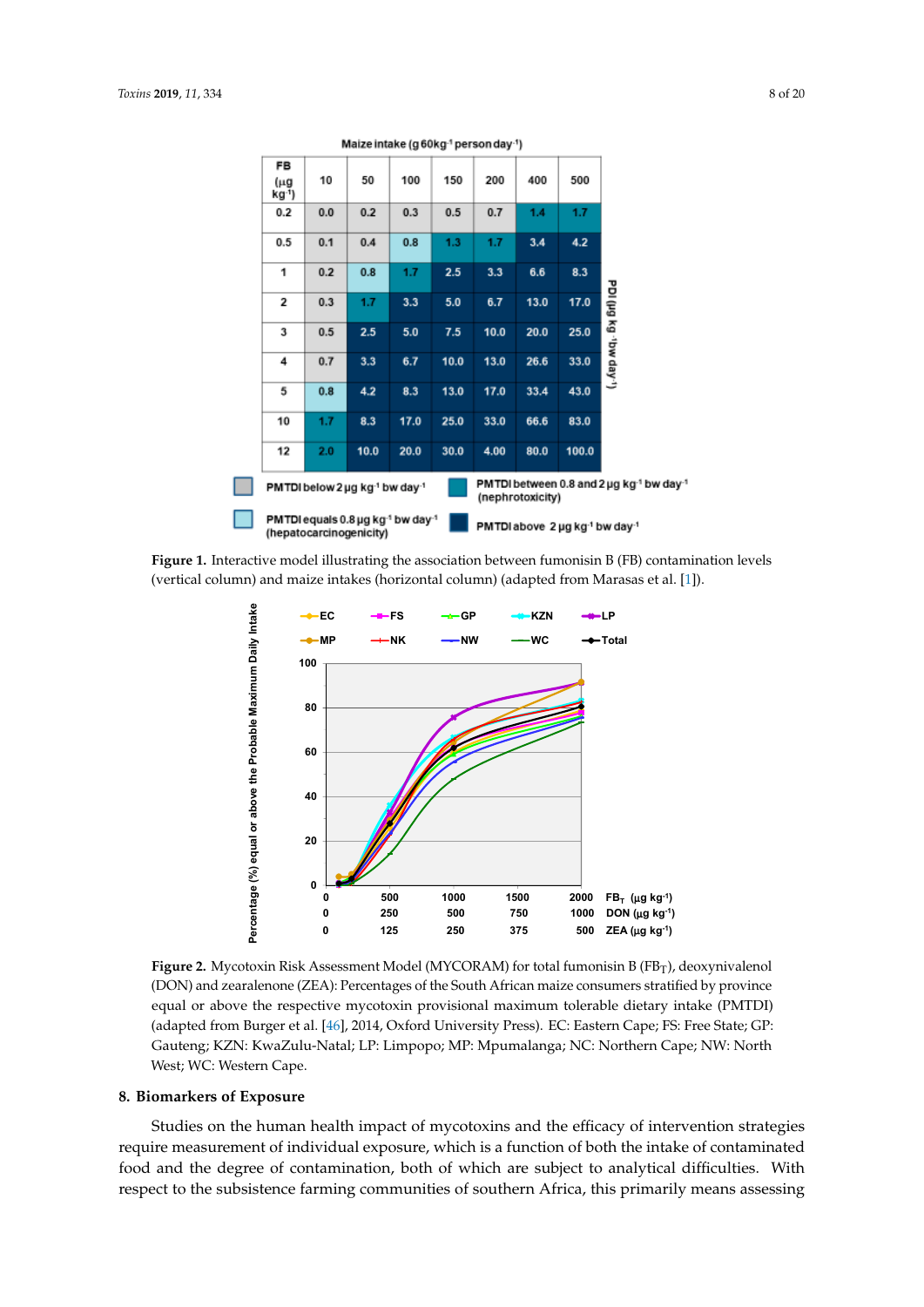maize consumption and fumonisin contamination. Given the preponderance of maize-based dishes, a culturally-specific Ratio and Portion Size Photo (RAPP) tool was developed and validated to aid in the measurement of maize intakes in the EC of South Africa [\[73,](#page-16-3)[74\]](#page-16-4). Nevertheless, all traditional means of dietary assessment such as food frequency and 24-h dietary recall are subject to known recall biases. The assessment of the actual fumonisin contamination level in the prepared food for individual intakes is hampered by the nonhomogenous distribution of mycotoxins in maize samples. This adds uncertainty to individual exposure assessments. A further complication is the fate of fumonisins during the preparation of individual food dishes and the presence of modified mycotoxins, which are not detected by conventional mycotoxin analysis and which may or may not be bioavailable. Interindividual variations in absorption and possible metabolism of the contaminant further hamper correlations between exposure and adverse health outcomes. For these reasons researchers have sought a biomarker of exposure, which in a single measurement can indicate individual exposure to a contaminant [\[79\]](#page-16-9). Should such a measurement involve the physiological change induced by the mycotoxin, such a biomarker of physiological effect would be a powerful indicator for correlation with negative health effects.

Given the role of fumonisins as disruptors of sphingoid base metabolism, the first attempts at finding a biomarker involved measurements of sphingoid bases (sphinganine and sphingosine) in urine and plasma [\[31,](#page-14-1)[38\]](#page-14-7). These were unsuccessful [\[80\]](#page-16-10) and were supplanted by measurements of fumonisin itself in faeces, hair and urine [\[38\]](#page-14-7). Of these, urinary analysis of  $FB<sub>1</sub>$  was shown to correlate well with tortilla consumption in a Mexican population [\[81\]](#page-16-11). A subsequent study in the rural maize farming area of Centane, EC, South Africa showed a positive correlation between urinary FB<sub>1</sub> and fumonisin exposure, as measured by individual intake of contaminated maize. This urinary  $FB<sub>1</sub>$ biomarker was also used to validate an intervention study based on sorting and washing of maize kernels prior to the cooking of a traditional maize-based porridge [\[82\]](#page-16-12). A further biomarker study has also shown the presence of urinary DON (including its glucuronide metabolites) and ZEA (including its zearalenol metabolites) in this rural population [\[83\]](#page-16-13). Future intervention studies should be designed to measure all three mycotoxins in urine as a measure of efficacy of the intervention protocol.

The future of mycotoxin exposure assessment including successful risk assessment, characterisation and management in rural maize farming areas in the EC will need continued surveillance using urinary multiple mycotoxin biomarker determinations. This method requires the noninvasive collection of urine samples by any trained fieldworker and does not require the collection of staple crops. Importantly, mycotoxin exposure should also include vulnerable groups such as infants and young children, known to receive maize porridge as a complementary food [\[73,](#page-16-3)[74\]](#page-16-4).

# **9. Intervention Models**

Intervention models for reduction of fumonisins in maize are a worldwide priority focussing on the production chain and application preharvest, postharvest and during processing [\[84\]](#page-16-14). Physical and chemical control methods that are applied and have been commercialised involve sorting and flotation, solvent extraction, chemical detoxification by alkalisation, oxidation, irradiation and pyrolysis [\[85](#page-16-15)[,86\]](#page-16-16). However, there are several concerns with regards to chemical methods, especially the potential health, safety and environmental risks [\[87–](#page-17-0)[89\]](#page-17-1). As biological methods could have less impact on the nutritional value, quality, safety and sensory aspects of foods and less impact on the environment, there is a renewed interest in these methods as alternatives to chemical control methods.

# *9.1. Biologically Based Models for Control of Fusarium Growth and Fumonisin Production*

Biological methods for mycotoxin reduction involve the application of natural resources, including plant material, microorganisms, DNA, RNA, proteins and phyllosilicate clay minerals [\[90\]](#page-17-2). Research performed in recent years demonstrated effective reduction of *Fusarium* infection and fumonisin production pre- and postharvest following the development of resistant and transgenic maize cultivars, treatment of maize involving phyllosilicate clay minerals, antioxidants, essential oils and phenolic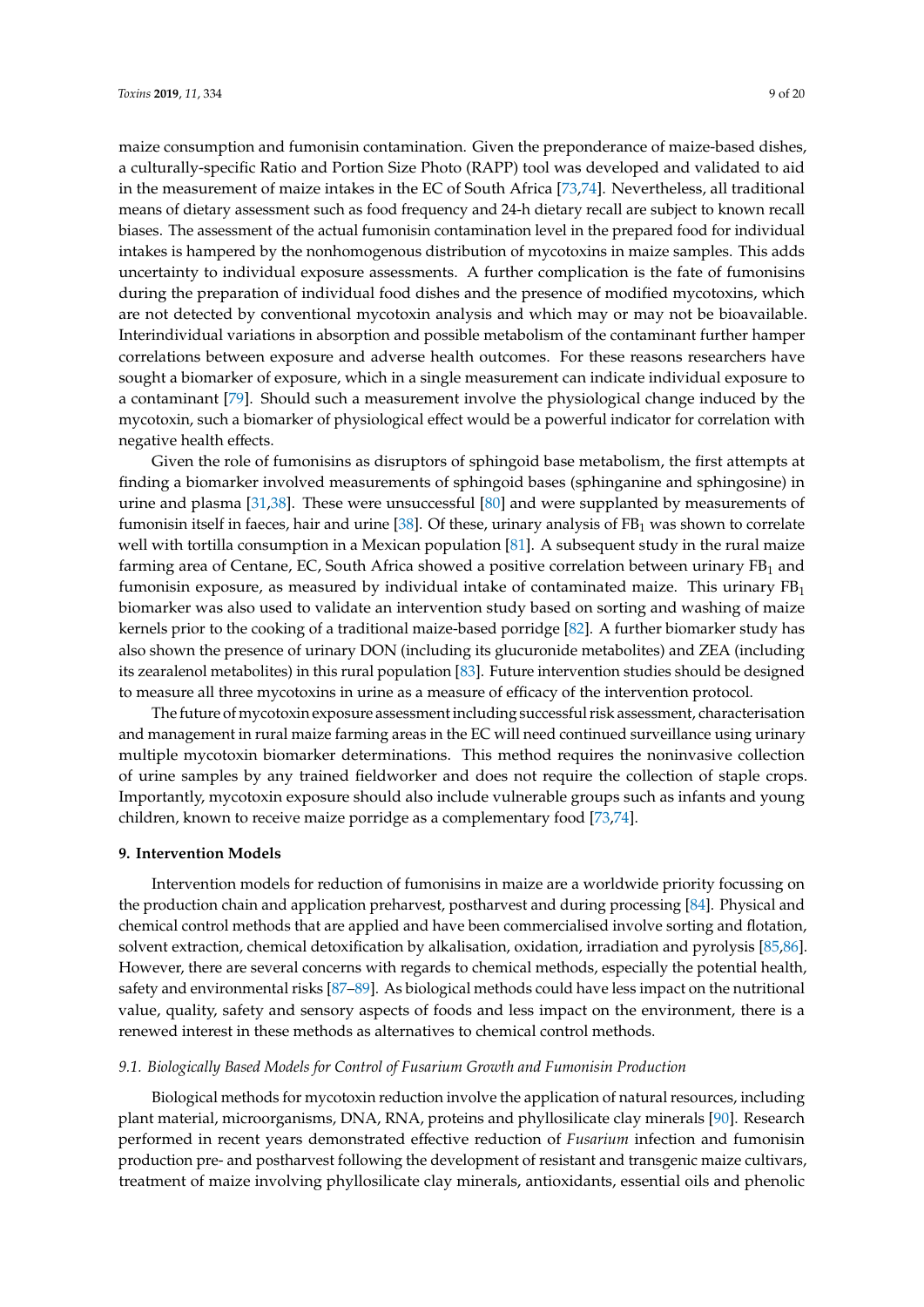compounds extracted from plant material, a variety of microbial species and detoxifying enzymes. Several of these methods have been commercialised for application alone, in combination or as part of an integrated control strategy.

#### 9.1.1. Resistant and Transgenic Maize Cultivars

Preharvest approaches involve the development of transgenic maize hybrids and the further development of natural resistance in maize through plant breeding. Various plant biotechnological techniques are used to minimise the incidence of pests and mycotoxin-producing fungi, and accomplish degradation of mycotoxins in planta [\[91](#page-17-3)[–93\]](#page-17-4). These approaches require extensive genomic resources and knowledge on the biochemical and regulatory pathways during biosynthesis of mycotoxins and plant–pathogen interactions, i.e., genetic maps, genome sequences, expression sequence tag (EST) libraries and integrated gene indexes [\[90](#page-17-2)[,92](#page-17-5)[,94](#page-17-6)[,95\]](#page-17-7). Transcriptional changes associated with *F. verticillioides* infection in resistant and susceptible maize genotypes was studied with next-generation RNA sequencing, which provided information on genetic markers involved in recognition, signalling and host resistance mechanisms, and valuable interpretations on defence responses. Mapping of chromosomal regions encoding resistance to Fusarium ear rot as quantitative trait loci (QTL) and the employment of marker-assisted QTL are also valuable tools being developed for maize hybrid development. Another approach involves the expression of catabolic enzymes in planta to detoxify mycotoxins before they accumulate in the plant [\[91\]](#page-17-3).

In order to further develop natural resistance, the expression profiles of maize genes and associated proteins during fungal infection in susceptible vs. resistant genotypes, provide valuable information. Infection with *F. verticillioides* resulted in the upregulation of genes encoding a range of proteins related to cell rescue, defence and virulence [\[93\]](#page-17-4). In resistant maize lines, defence-related genes were transcribed at high levels before infection and provided defence against the fungus, while in susceptible maize lines, the defence genes were induced, though not adequately enough to prevent further development of the disease. Resistance and susceptibility is underpinned by plant–pathogen interactions. During fungal infection, the plant carbohydrate metabolism is affected by induced invertase and sucrose synthase enzyme activities and the formation of hexoses which are required for fungal growth. Maize lipoxygenase derived oxylipins (e.g., jasmonic acid), are also known for regulating plant defence against pathogens.

#### 9.1.2. Transgenic *Bt* Maize

Insect-resistant, transgenic (*Bt*) maize, expressing insecticidal Cry proteins derived from *Bacillus thuringiensis*, effectively reduce certain types of lepidopteran and other insect infestations, culminating in both lower *Fusarium* infection and fumonisin production [\[96\]](#page-17-8). *Bt* protected maize and food derived from *Bt* crops have been certified safe for humans, animals and the environment by the World Health Organisation (WHO) and the US Environmental Protection Agency (EPA), as well as several other regulatory agencies throughout the world. Extensive field trials have confirmed frequently lower fumonisin concentrations in *Bt* maize hybrids [\[97\]](#page-17-9), with the annual benefits in the USA estimated at \$23 million [\[98\]](#page-17-10).

*Bt* maize has seen impressive implementation rates since its introduction into South Africa in the 1998/1999 crop season [\[99\]](#page-17-11). Field trials conducted in 2002 and 2003 at two locations in a commercial maize-growing area in the North West Province of South Africa, showed that the fumonisin levels in the *Bt* hybrids were between 39 and 83% lower than their respective non-*Bt* isolines [\[100\]](#page-17-12). Results from a study conducted in rural areas in northern KZN from 2004–2008 [\[51\]](#page-15-2), demonstrated a clear advantage of *Bt* maize over traditional, landrace seed and conventional commercial hybrids, with *Bt* exhibiting 40% less fumonisin contamination than the traditional varieties. In addition, relative to their non-*Bt* commercial hybrids, *Bt* maize also exhibited on average 16% less fumonisin contamination. In South African rural areas, farmers are more likely to purchase herbicide tolerant transgenics than *Bt* hybrids due to the advantage of effective weed control with glyphosates each season, compared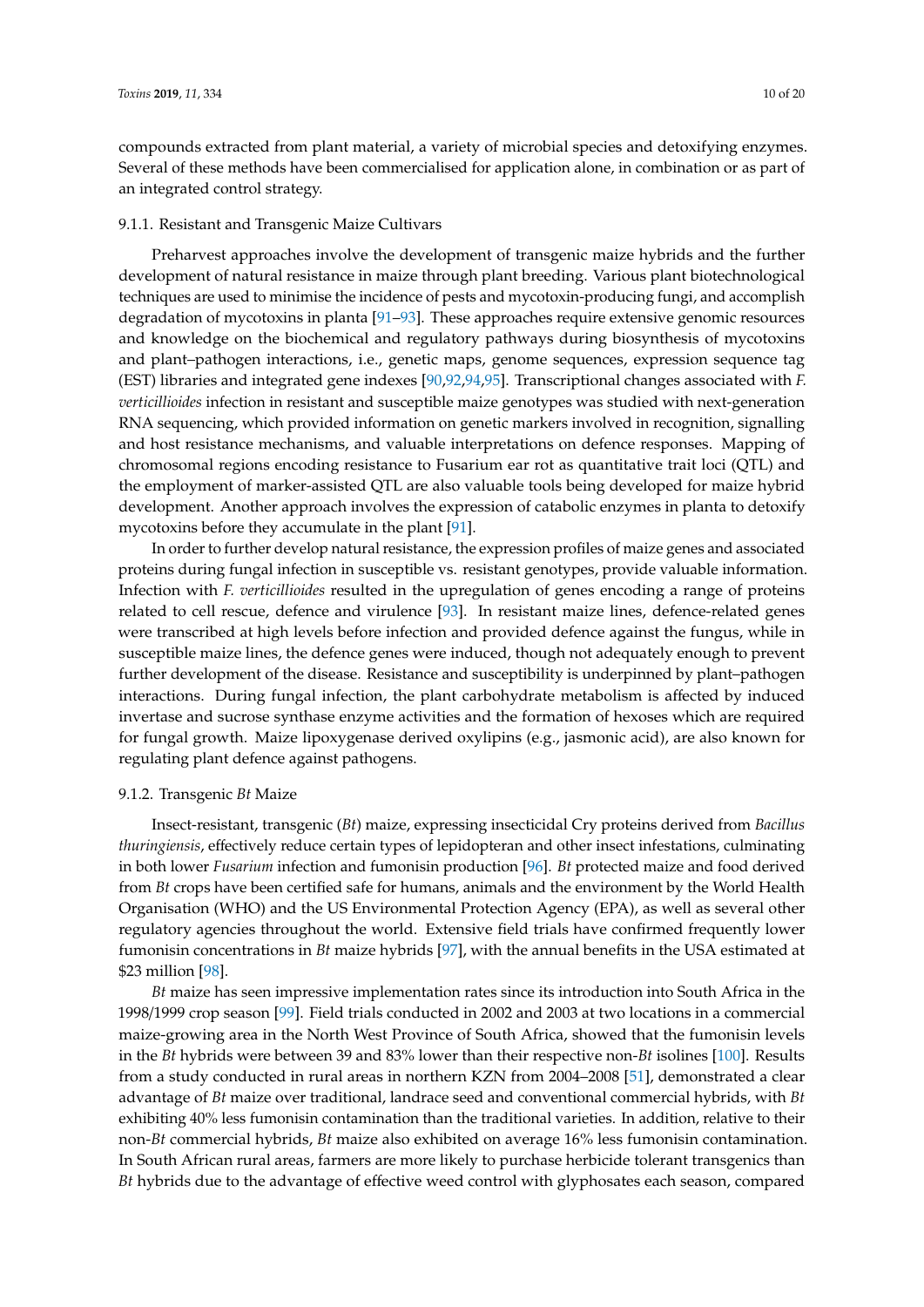to sporadic stalk borer infestations which do not warrant the use of *Bt* hybrid seed [\[101\]](#page-17-13). In some areas, farmers have been supplied with starter transgenic seed packs for one or two seasons, but are then expected to purchase the seed in the following years. These farmers prefer to revert back to their open pollinated or traditional varieties which they can grow from year to year, without purchasing expensive commercial seed each season [\[102\]](#page-17-14).

#### 9.1.3. Biocontrol Microorganisms

Control of *F. verticillioides* infection and fumonisin production preharvest in maize has been demonstrated by biocontrol bacterial species including *Bacillus mojavensis* [\[90\]](#page-17-2); lactic acid bacterial strains, e.g., *Pediococcus pentosaceus* L006 [\[103\]](#page-17-15); *Trichoderma viride* [\[104\]](#page-17-16); andrhizobacterial isolates of *Arthrobacter globiformis*, *Azotobacter armeniacus*, *Pseudomonas solanacearum* and *Bacillus subtilis* [\[105\]](#page-17-17). Reduction of fungal growth and fumonisin production is accomplished during interaction between the host plant, plant pathogen and biocontrol microorganisms, underpinned by competition for nutrients and space, parasitism of the pathogen, secretion of antifungal compounds, induction of systemic resistance, biofilm formation and reactive oxygen species in defence responses [\[85](#page-16-15)[,87\]](#page-17-0). *Bacillus subtilis*, *T. viride* and *P. pentosaceus* are generally regarded as safe (GRAS) by the United States Food and Drug Administration (US FDA) [\[106\]](#page-17-18). *Bacillus subtilis* RRC101 effectively reduces fumonisin accumulation during the endophytic growth phase of *F. verticillioides* (= *F. moniliforme*) in maize [\[107\]](#page-18-0), while *T. viride*, known for its wide range of extracellular lytic enzymes, is used in biological fertilisers for control of soil borne pathogenic fungi in crops. Interaction between and sensitivity of the biocontrol bacterial strain towards other microbial strains and mycotoxins present in the biological niche could, however, affect the efficacy of this approach.

### 9.1.4. Essential Oils and Antioxidants

Many antioxidants, essential oils and phenolic compounds extracted from plant material exhibit resistance to fungal growth by inhibition of fungal enzymes which are required for growth [\[108\]](#page-18-1). These plant derived compounds are especially favourable for reduction of fungal growth and associated mycotoxins during storage. The inhibitory effect in planta is generally achieved with higher concentrations than obtained in vitro, because of matrix interference. High concentrations of these compounds could, however, affect the organoleptic properties of maize. The antioxidants butylated hydroxyanisole (BHA) and propylparaben (PP) reduce *F. verticillioides* and *F. proliferatum* growth, and fumonisin production at a variety of water activities and incubation temperatures in vitro  $[109]$ . Treatment with BHA and PP resulted in a significant ( $p < 0.001$ ) reduction in fungal hydrolytic enzyme activity and combination treatments resulted in greater reduction [\[110,](#page-18-3)[111\]](#page-18-4). BHA and PP have GRAS status and are permitted by the US FDA to be used as antimicrobial agents in food.

## 9.1.5. Phyllosilicate Clay Minerals

Phyllosilicate clay minerals, such as montmorillonite, adsorb irreversibly to mycotoxins through cation-exchange. Montmorillonite has high adsorption ability in comparison with other phyllosilicates due to its large molecular structure and surface area that increases considerably when wet. Incorporation of montmorillonite during food and beverage processing resulted in effective detoxification of aflatoxin and fumonisin contaminated food and aqueous solutions [\[112–](#page-18-5)[115\]](#page-18-6). Incorporation into animal feed decreases the bioavailability and associated toxicities of these mycotoxins in the gastrointestinal tract of animals. Because several montmorillonite clays have GRAS status, they could be applied effectively and economically in food and feed industries [\[86\]](#page-16-16). High levels are, however, often required for inclusion in animal feed, while the interaction with food- and gut-based nutrients remains unclear and the possibility of accumulation of dioxin remains a concern. Application in impoverished communities which are nutritionally compromised also needs to be further investigated.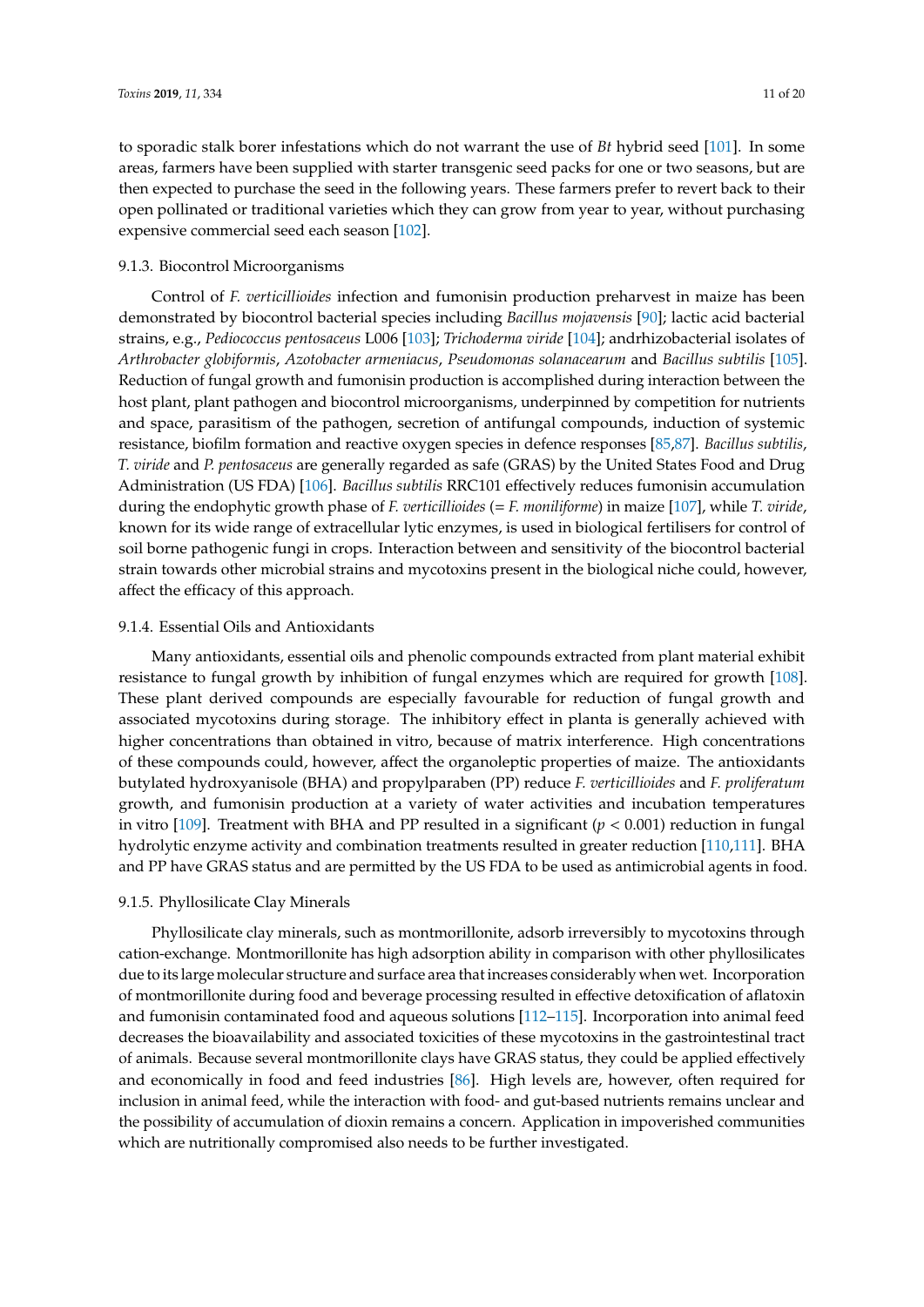# 9.1.6. Enzymatic Degradation

Enzymatic degradation of mycotoxins in food sources postharvest is a new research field with plenty of scope for novel developments and improvement of the safety aspects of treatment methods [\[90,](#page-17-2)[101\]](#page-17-13). Targeted modification of the chemical structures by enzymatic cleavage or conversion of chemical bonds/groups associated with the toxicity of the mycotoxin has been the focus of many research approaches [\[116](#page-18-7)[–124\]](#page-18-8). The toxicological effects of the fumonisins have been centred on the free amino group, while the tricarballylic acid moiety would appear to be a requirement for the effective absorption from the gut [\[116\]](#page-18-7). Microorganisms and enzymes capable of degrading  $FB<sub>1</sub>$ include carboxylesterase and amino oxidase enzymes of *Exophiala spinifera* ATCC 74269, *Rhinocladiella atrovirens* ATCC 74270 as well as carboxylesterase and aminotransferase enzymes of Bacterium ATCC 55552 and *Sphingopyxis macrogoltabida* MTA144 [\[121,](#page-18-9)[125–](#page-18-10)[129\]](#page-19-0). De-esterification of FB<sup>1</sup> and subsequent deamination of hydrolysed  $FB_1$  (HFB<sub>1</sub>) with the formation of 2-keto HFB<sub>1</sub> has been shown to be an effective detoxification approach. Recently, a commercial fumonisin esterase FumD (EC 3.1.1.87), FUM*zyme*® (BIOMIN, Austria) of bacterial origin (*S. macrogoltabida* MTA144), capable of effectively hydrolysing  $FB<sub>1</sub>$  was developed. HFB<sub>1</sub> exhibited a far reduced toxicity in the gut of pigs when considering changes to intestinal morphology; intestinal immune response; modulation of the sphinganine/sphingosine ratio in the liver and plasma; while it lacks any hepatotoxicity [\[128\]](#page-19-1). FUM*zyme*® has been registered safe for humans, animals and the environment by the European Food Safety Authority (EFSA). Although enzymatic FB detoxification has become a promising approach, and it is currently successfully applied in the animal feed industry [\[129\]](#page-19-0).

#### *9.2. Community-Based Intervention Models*

In rural subsistence farming areas, culturally sensitive, practical, and cost-effective biologically based methods of reduction at community level are relevant [\[101\]](#page-17-13). Effective reduction of fumonisins in maize has been demonstrated with hand-sorting, winnowing, flotation, washing, dehulling of maize kernels and combinations thereof in vitro and in field studies, and was recently reviewed [\[90\]](#page-17-2). These methods are applicable to the preparation of maize-based food in rural subsistence farming households. In many African countries, such as South Africa, Benin, Nigeria, Tanzania and Malawi, crops are customarily hand-sorted prior to storage and cooking [\[130](#page-19-2)[–133\]](#page-19-3). With regards to hand-sorting, flotation and dehulling of maize, hand-sorting proved the most effective for populations with limited food resources. Hand-sorting of maize kernels results in 69–71% reduction in fumonisin levels and results in much lower mass loss than obtained with dehulling [\[131](#page-19-4)[–136\]](#page-19-5). Hand-sorting is only effective, however, if the sorted mouldy maize is discarded and not used for animal feed and beer making. Mechanical shelling and dehulling of maize by various methods (shelling by hand; handle-operated shellers; motorised shellers) result in 57–65% reduction in fumonisin levels; however, it causes damage to maize kernels and considerable mass loss [\[134](#page-19-6)[,136–](#page-19-5)[138\]](#page-19-7). Following sorting, the washing of maize with water results in additional 13-15% reduction in fumonisin levels [\[82](#page-16-12)[,134,](#page-19-6)[136\]](#page-19-5). In South Africa a practical and culturally sensitive hand-sorting and washing intervention method was developed and evaluated for reduction of fumonisin exposure in a rural subsistence maize farming community. The two-step maize kernel water wash intervention method developed by Van der Westhuizen et al. [\[82,](#page-16-12)[133](#page-19-3)[,139\]](#page-19-8) involved visually sorting of maize kernels followed by a 10 min water wash method in a rural subsistence maize farming community in the EC of South Africa, resulting in an overall decrease of 84% in fumonisins; 62% reduction in the PDI; and 52% reduction in urinary excretion of  $FB<sub>1</sub>$ .

## **10. Conclusions**

Maximum regulatory levels set by the CAC for mycotoxins in maize are aimed at safeguarding world food supplies, while still facilitating international trading. The MLs are intended to be health protective such that mycotoxin exposures will be below the PMTDI set by JECFA. These regulations, however, have no validity in rural subsistence farming communities in southern Africa where food is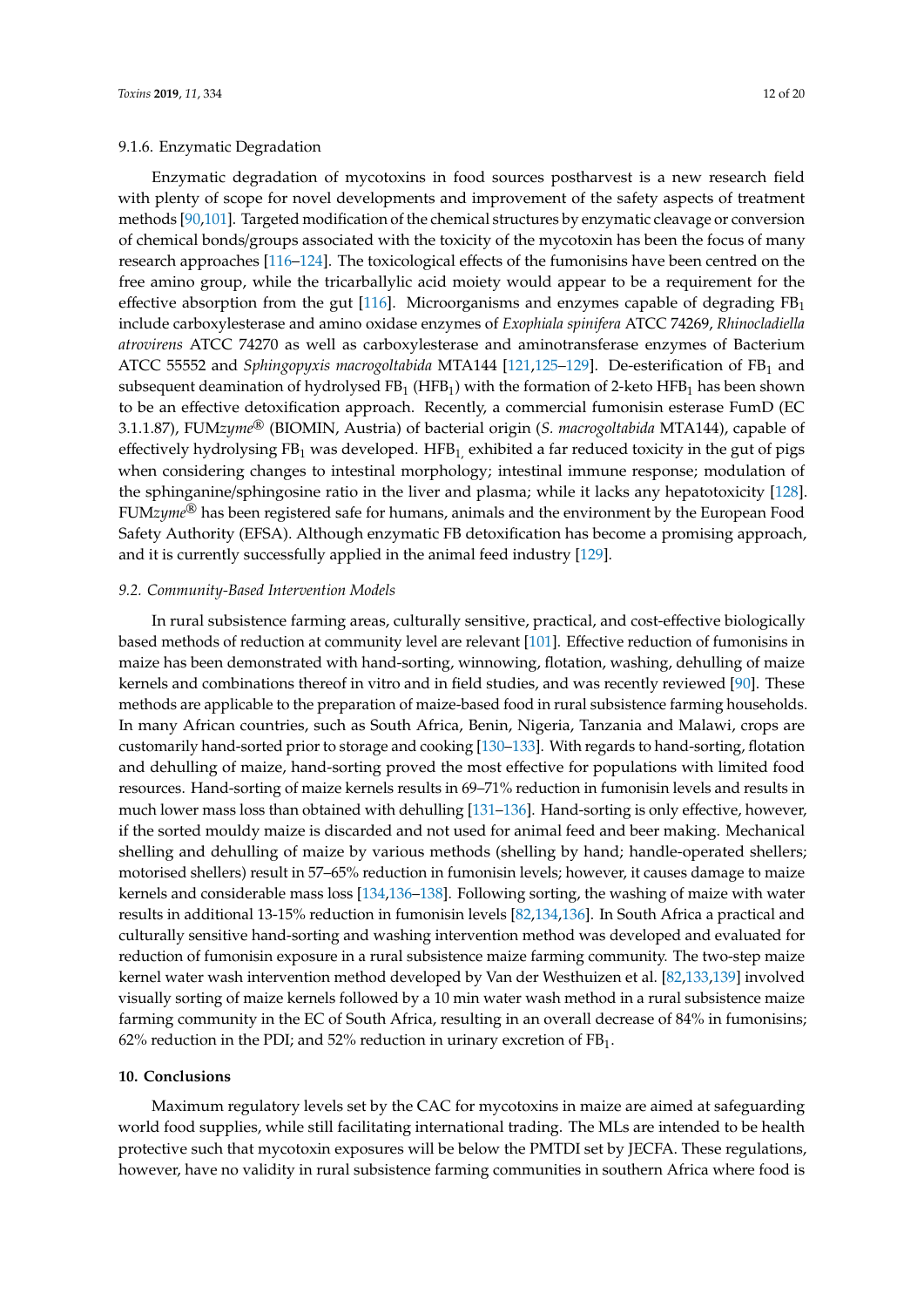grown and locally consumed. Maize is consumed in high quantities resulting in excessive exposure to mycotoxins, even though the mycotoxin contamination levels are modest. In low income countries, country-specific data on exposure to mycotoxins are lacking, therefore comprehensive risk assessments should be performed in rural areas by employing the available statistical models and dietary assessment methods to quantify exposure, and authorities should calibrate their response based on these results.

It is clear that the reduction of fumonisin exposure in rural subsistence farming communities requires an integrated approach and cannot be achieved purely by regulatory means. Detailed understanding of agricultural practices, mycotoxin occurrence, climate change, human exposure and risk are warranted to guide adequate intervention programmes. Intervention models should be implemented to perform risk communication and create awareness in communities at risk. It is, furthermore, imperative that intervention methods for reduction of mycotoxins in maize should be implemented. A range of biologically based products for control of mycotoxigenic fungi and mycotoxins pre- and postharvest in maize have been developed and commercialised, including the introduction of biocontrol microorganisms, enzymes, montmorillonite clay adsorbents, as well as antioxidants, essential oils and phenolic compounds extracted from plants. Application of these methods is, however, limited in rural subsistence farming communities due to a lack of infrastructure, resources and access to technologies. As a result, the WHO [\[67\]](#page-15-18) made recommendations for reduction of mycotoxins in staple grains applicable to rural subsistence farming communities. Community-based practical and integrated interventions are relevant and need to be implemented, such as hand-sorting, flotation, washing, winnowing, shelling, dehulling and milling of maize kernels and/or combinations thereof. Integration of technological methods with community-based approaches should be encouraged, to further enhance reduced exposure in these communities. Challenges regarding the sustainability of these strategies include food security, customary uses for mouldy maize and traditional beliefs and practices [\[55](#page-15-6)[,76](#page-16-6)[,134\]](#page-19-6). Public health interventions should be culturally sensitive; be implemented through educational campaigns; and must have financial and infrastructural support to be achievable.

**Author Contributions:** Conceptualisation, J.A. and H.-M.B.; Writing—Original Draft Preparation, J.A., H.-M.B., J.R., G.S. and W.G.; Writing—Review & Editing, J.A., H.-M.B., J.R., G.S. and W.G.; Funding Acquisition, J.A., H.-M.B., J.R. and W.G.

**Funding:** This research was funded by the South African Maize Trust (Projects 12/01, 13/04, 15/06 and 16/05).

**Acknowledgments:** The authors thank the South African Maize Trust for their financial support of research on the surveillance of mycotoxigenic fungi and mycotoxins in rural subsistence farming maize, determination of human exposure to dietary mycotoxins, and the development of biological methods for reduction of fumonisin mycotoxins in maize.

**Conflicts of Interest:** The authors declare no conflicts of interest.

## **References**

- <span id="page-12-0"></span>1. Marasas, W.F.O.; Gelderblom, W.C.A.; Shephard, G.S.; Vismer, H.F. Mycotoxins: A global problem. In *Mycotoxins: Detection Methods, Management, Public Health and Agricultural Trade*; Leslie, J.F., Bandyopadhyay, R., Visconti, A., Eds.; CAB International: Oxfordshire, UK, 2008; pp. 29–39, ISBN 9781845930820.
- <span id="page-12-1"></span>2. Wu, F. Mycotoxin risk assessment for the purpose of setting international regulatory standards. *Environ. Sci. Technol.* **2004**, *38*, 4049–4055. [\[CrossRef\]](http://dx.doi.org/10.1021/es035353n) [\[PubMed\]](http://www.ncbi.nlm.nih.gov/pubmed/15352440)
- <span id="page-12-2"></span>3. Henry, S.H.; Bosch, X.; Torxell, T.C.; Bolger, P.M. Reducing liver cancer—Global control of aflatoxin. *Science* **1999**, *286*, 2453–2454. [\[CrossRef\]](http://dx.doi.org/10.1126/science.286.5449.2453)
- <span id="page-12-3"></span>4. Mitchell, N.J.; Bowers, E.; Hurburgh, C.; Wu, F. Potential economic losses to the USA corn industry from aflatoxin contamination. *Food Addit. Contam.* **2016**, *33*, 540–550. [\[CrossRef\]](http://dx.doi.org/10.1080/19440049.2016.1138545) [\[PubMed\]](http://www.ncbi.nlm.nih.gov/pubmed/26807606)
- <span id="page-12-4"></span>5. Bankole, S.A.; Adebanjo, A. Mycotoxins in food in West Africa: Current situation and possibilities of controlling it. *Afr. J. Biotechnol.* **2003**, *2*, 254–263.
- <span id="page-12-5"></span>6. Shephard, G.S. Impact of mycotoxins on human health in developing countries. *Food Addit. Contam.* **2008**, *25*, 146–151. [\[CrossRef\]](http://dx.doi.org/10.1080/02652030701567442)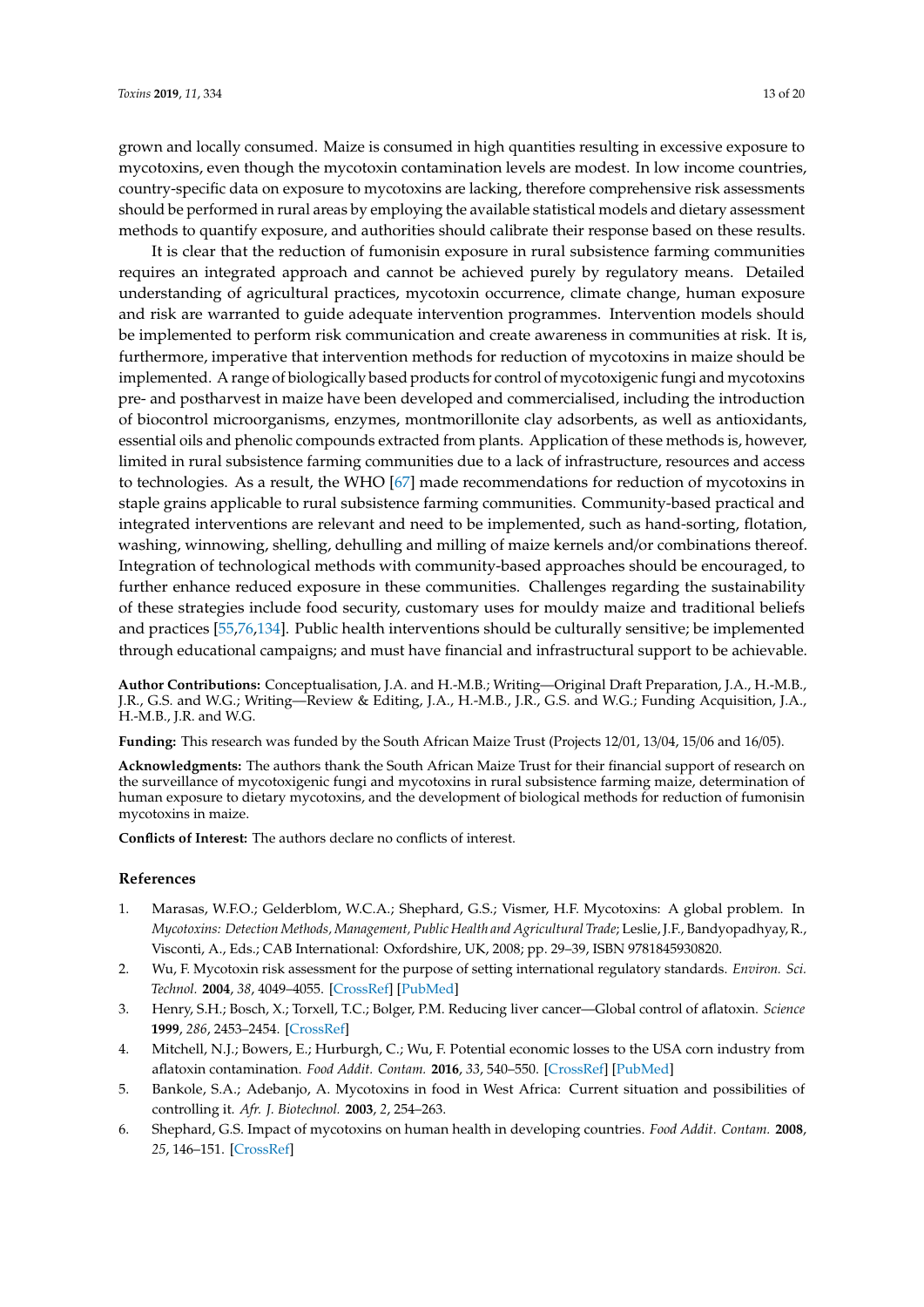- <span id="page-13-0"></span>7. Schmale, D.; Munkvold, G. Mycotoxins in crops: A threat to human and domestic animal health. *Plant Health Instructor* **2009**. Available online: https://www.apsnet.org/edcenter/[disimpactmngmnt](https://www.apsnet.org/edcenter/disimpactmngmnt/topc/Mycotoxins/Pages/default.aspx)/topc/Mycotoxins/ Pages/[default.aspx](https://www.apsnet.org/edcenter/disimpactmngmnt/topc/Mycotoxins/Pages/default.aspx) (accessed on 22 February 2019). [\[CrossRef\]](http://dx.doi.org/10.1094/PHI-I-2009-0715-01)
- <span id="page-13-1"></span>8. Khlangwiset, P.; Wu, F. Costs and efficacy of public health interventions to reduce aflatoxin-induced human disease. *Food Addit. Contam.* **2010**, *27*, 998–1014. [\[CrossRef\]](http://dx.doi.org/10.1080/19440041003677475)
- <span id="page-13-2"></span>9. Van der Fels-Klerx, H.J.; Liu, C.; Battilani, P. Modelling climate change impacts on mycotoxin contamination. *World Mycotoxin J.* **2016**, *9*, 717–726. [\[CrossRef\]](http://dx.doi.org/10.3920/WMJ2016.2066)
- <span id="page-13-3"></span>10. Marasas, W.F.O. Discovery and occurrence of the fumonisins: A historical perspective. *Environ. Health Perspect.* **2001**, *109*, 239–243.
- <span id="page-13-4"></span>11. Marasas, W.F.O.; Gelderblom, W.C.A.; Shephard, G.S.; Vismer, H.F. Mycotoxicological research in South Africa 1910–2011. *World Mycotoxin J.* **2012**, *5*, 89–102. [\[CrossRef\]](http://dx.doi.org/10.3920/WMJ2011.1322)
- <span id="page-13-5"></span>12. Wilson, B.J.; Maronpot, R.R. Causative fungus agent of leukoencephalomalacia in equine animals. *Vet. Rec.* **1971**, *88*, 484–486. [\[CrossRef\]](http://dx.doi.org/10.1136/vr.88.19.484) [\[PubMed\]](http://www.ncbi.nlm.nih.gov/pubmed/4996341)
- 13. Marasas, W.F.O.; Kellerman, T.S.; Pienaar, J.G.; Naude, T.W. Leukoencephalomalacia: A mycotoxicosis of equidae caused by *Fusarium moniliforme* Sheldon. *Onderstepoort J. Vet. Res.* **1976**, *43*, 113–122.
- <span id="page-13-6"></span>14. Kriek, N.P.J.; Kellerman, T.S.; Marasas, W.F.O. A comparative study of the toxicity of *Fusarium verticillioides* (=*F. moniliforme*) to horses, primates, pigs, sheep and rats. *Onderstepoort J. Vet. Res.* **1981**, *48*, 129–131. [\[PubMed\]](http://www.ncbi.nlm.nih.gov/pubmed/7312307)
- <span id="page-13-7"></span>15. Marasas, W.F.O.; Kriek, N.P.J.; Fincham, J.E.; Van Rensburg, S.J. Primary liver cancer and oesophageal basal cell hyperplasia in rats caused by *Fusarium moniliforme*. *Int. J. Cancer* **1984**, *34*, 383–387. [\[CrossRef\]](http://dx.doi.org/10.1002/ijc.2910340315) [\[PubMed\]](http://www.ncbi.nlm.nih.gov/pubmed/6480156)
- <span id="page-13-8"></span>16. Jaskiewicz, K.; Van Rensburg, S.J.; Marasas, W.F.O.; Gelderblom, W.C.A. Carcinogenicity of *Fusarium moniliforme* culture material in rats. *J. Natl. Cancer Inst.* **1987**, *78*, 321–325. [\[PubMed\]](http://www.ncbi.nlm.nih.gov/pubmed/3468296)
- <span id="page-13-9"></span>17. Marasas, W.F.O.; Van Rensburg, S.J.; Mirocha, C.J. Incidence of *Fusarium* species and the mycotoxins, deoxynivalenol and zearalenone, in corn produced in esophageal cancer areas in Transkei. *J. Agric. Food Chem.* **1979**, *27*, 1108–1112. [\[CrossRef\]](http://dx.doi.org/10.1021/jf60225a013)
- <span id="page-13-10"></span>18. Marasas, W.F.O.; Wehner, F.C.; Van Rensburg, S.J.; Van Schalkwyk, D.J. Mycoflora of corn produced in human oesophageal cancer areas in Transkei, southern Africa. *Phytopathology* **1981**, *71*, 792–796. [\[CrossRef\]](http://dx.doi.org/10.1094/Phyto-71-792)
- <span id="page-13-11"></span>19. Zhen, Y.Z. Isolation and culture of fungi from the cereals in 5 high and 3 low in incidence counties of esophageal cancer in Henan Province (China). *Zhonghua Zhongliu Zazhi* **1984**, *6*, 27–29.
- <span id="page-13-12"></span>20. Marasas, W.F.O.; Kellerman, T.S.; Gelderblom, W.C.A.; Coetzer, J.A.W.; Thiel, P.G.; Van der Lugt, J.J. Leukoencephalomalacia in a horse induced by fumonisin B<sup>1</sup> isolated from *Fusarium moniliforme*. *Onderstepoort J. Vet. Res.* **1988**, *55*, 197–203.
- 21. Harrison, L.R.; Colvin, B.M.; Greene, J.T.; Newman, L.E.; Cole, J.R. Pulmonary edema and hydrothorax in swine produced by fumonisin B<sup>1</sup> , a toxic metabolite of *Fusarium moniliforme*. *J. Vet. Diagn. Invest.* **1990**, *2*, 217–221. [\[CrossRef\]](http://dx.doi.org/10.1177/104063879000200312)
- 22. Gelderblom, W.C.A.; Kriek, N.P.J.; Marasas, W.F.O.; Thiel, P.G. Toxicity and carcinogenicity of the *Fusarium moniliforme* metabolite, fumonisin B<sup>1</sup> , in rats. *Carcinogenesis* **1991**, *12*, 1247–1251. [\[CrossRef\]](http://dx.doi.org/10.1093/carcin/12.7.1247) [\[PubMed\]](http://www.ncbi.nlm.nih.gov/pubmed/1649015)
- <span id="page-13-13"></span>23. Howard, P.C.; Eppley, R.M.; Stack, M.E.; Warbritton, A.; Voss, K.E.; Lorentzen, R.J.; Kovach, R.M.; Bucci, T. Fumonisin B<sup>1</sup> carcinogenicity in a two-year feeding study using F344 rats and B6C3F1 mice. *Environ. Health Perspect.* **2001**, *1091*, 277–282. [\[CrossRef\]](http://dx.doi.org/10.1289/ehp.01109s2277) [\[PubMed\]](http://www.ncbi.nlm.nih.gov/pubmed/11359696)
- <span id="page-13-14"></span>24. Marasas, W.F.O.; Riley, R.L.; Hendricks, K.A.; Stevens, V.L.; Sadler, T.W.; Gelineau-van Waes, J.; Missmer, S.A.; Valverde, J.C.; Torres, O.L.; Gelderblom, W.C.A.; et al. Fumonisins disrupt sphingolipid metabolism, folate transport and development of neural crest cells in embryo culture and *in vivo*: A potential risk factor for human neural tube defects among populations consuming fumonisin-contaminated maize. *J. Nutr.* **2004**, *134*, 711–716. [\[CrossRef\]](http://dx.doi.org/10.1093/jn/134.4.711) [\[PubMed\]](http://www.ncbi.nlm.nih.gov/pubmed/15051815)
- <span id="page-13-15"></span>25. Shephard, G.S. Chromatographic determination of the fumonisin mycotoxins. *J. Chromatogr. A* **1998**, *815*, 31–39. [\[CrossRef\]](http://dx.doi.org/10.1016/S0021-9673(98)00187-3)
- <span id="page-13-16"></span>26. Rheeder, J.P.; Marasas, W.F.O.; Thiel, P.G.; Sydenham, E.W.; Shephard, G.S.; Van Schalkwyk, D.J. *Fusarium moniliforme* and fumonisins in corn in relation to human esophageal cancer in Transkei. *Phytopathology* **1992**, *82*, 353–357. [\[CrossRef\]](http://dx.doi.org/10.1094/Phyto-82-353)
- 27. Zhang, H.; Nagashima, H.; Goto, T. Natural occurrence of mycotoxins in corn, samples from high and low risk areas for human esophageal cancer in China. *Mycotoxins* **1997**, *44*, 29–35. [\[CrossRef\]](http://dx.doi.org/10.2520/myco1975.1997.29)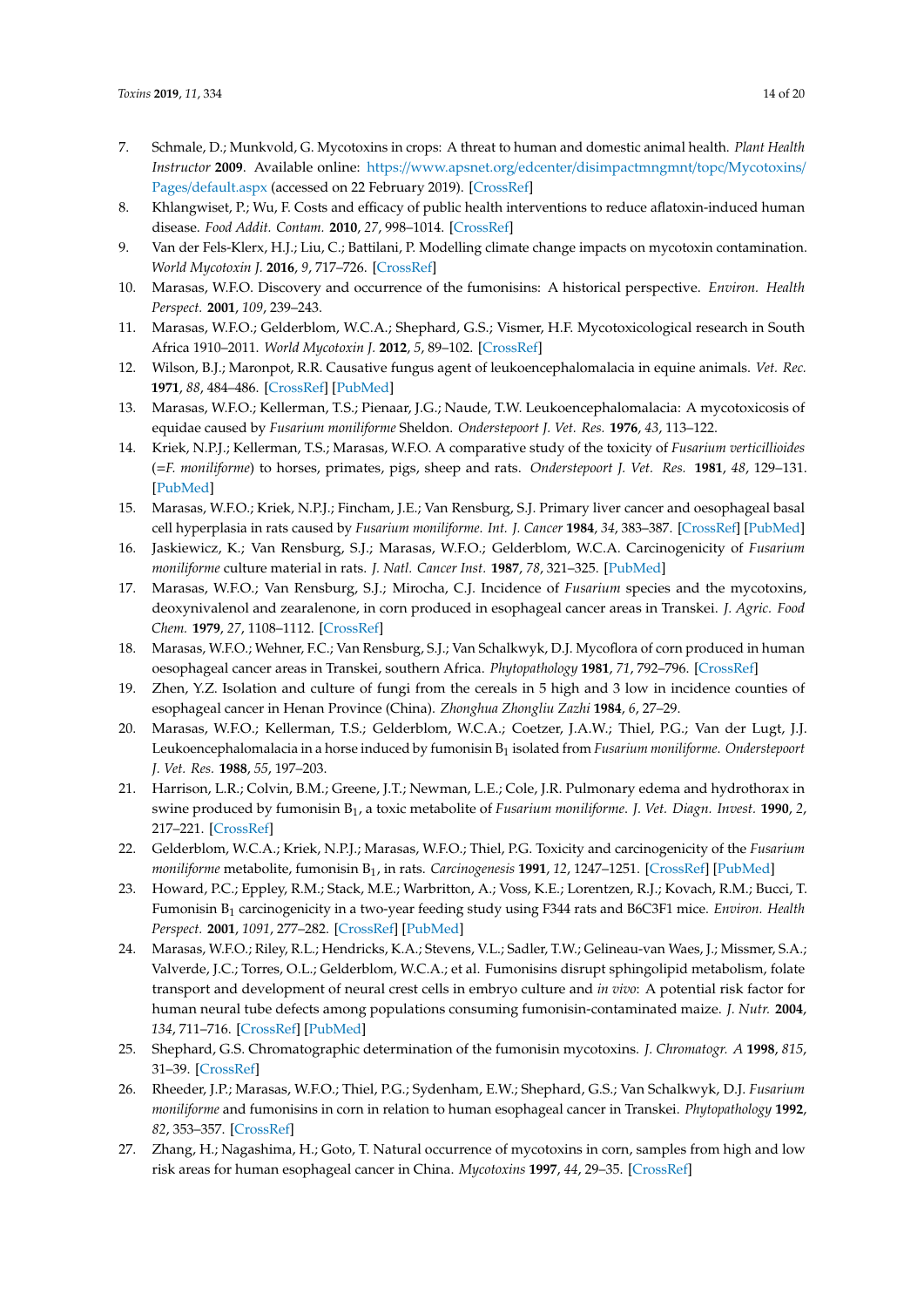- 28. Mismer, S.A.; Suarez, L.; Felkener, M.; Wang, E.; Merrill, A.H.; Rothman, K.J.; Hendricks, K.A. Exposure to fumonisins and the occurrence of neural tube defects along the Texas-Mexico border. *Environ. Health Perspect.* **2006**, *114*, 237–241. [\[CrossRef\]](http://dx.doi.org/10.1289/ehp.8221)
- 29. Sun, G.; Wang, S.; Hu, X.; Su, J.; Huang, T.; Yu, J.; Tang, L.; Gao, W.; Wang, J.-S. Fumonisin B<sub>1</sub> contamination of home-grown corn in high-risk areas for esophageal and liver cancer in China. *Food Addit. Contam.* **2007**, *24*, 181–185. [\[CrossRef\]](http://dx.doi.org/10.1080/02652030601013471)
- <span id="page-14-0"></span>30. Wang, J.; Zhou, Y.; Liu, W.; Zhu, X.; Du, L.; Wang, Q. Fumonisin level in corn-based food and feed from Linxian County, a high-risk area for esophageal cancer in China. *Food Chem.* **2008**, *106*, 241–246. [\[CrossRef\]](http://dx.doi.org/10.1016/j.foodchem.2007.05.076)
- <span id="page-14-1"></span>31. Van der Westhuizen, L.; Shephard, G.S.; Gelderblom, W.C.A.; Torres, O.A.; Riley, R.T. Fumonisin biomarkers in maize eaters and implications for human disease. *World Mycotoxin J.* **2013**, *6*, 223–232. [\[CrossRef\]](http://dx.doi.org/10.3920/WMJ2013.1589)
- <span id="page-14-2"></span>32. United States National Toxicology Program (US NTP). Regulatory Actions for Year 2001. Available online: https://[ntp.niehs.nih.gov](https://ntp.niehs.nih.gov/pubhealth/impact/2000s/2001/index.html)/pubhealth/impact/2000s/2001/index.html (accessed on 22 February 2019).
- <span id="page-14-3"></span>33. World Health Organization (WHO). Fumonisin B<sub>1</sub>. In *Safety Evaluation of Certain Mycotoxins in Food;* WHO Food Additives Series: 47; 2001; pp. 103–279. Available online: http://[www.inchem.org](http://www.inchem.org/documents/jecfa/jecmono/v47je01.htm)/documents/jecfa/ jecmono/[v47je01.htm](http://www.inchem.org/documents/jecfa/jecmono/v47je01.htm) (accessed on 22 February 2019).
- <span id="page-14-4"></span>34. International Agency for Research on Cancer (IARC). Fumonisin B<sub>1</sub>. In *IARC Monographs on the Evaluation of Carcinogenic Risks to Humans, Some Traditional Herbal Medicines, Some Mycotoxins, Naphthalene and Styrene*; IARC Working Group on the Evaluation of Carcinogenic Risks to Humans; IARC Press: Lyon, France, 2002; Volume 82, pp. 301–366, ISBN 9283212827.
- <span id="page-14-5"></span>35. South Africa Foodstuffs, Cosmetics and Disinfectants Act (54/1972): Regulations Governing Tolerances for fungus-produced toxins in Foodstuffs: Amendment. In *Government Gazette*; 5 September 2016; No 40250, Government Notice number 987. Available online: https://www.gov.za/sites/default/files/[gcis\\_document](https://www.gov.za/sites/default/files/gcis_document/201609/40250gon987.pdf)/ 201609/[40250gon987.pdf](https://www.gov.za/sites/default/files/gcis_document/201609/40250gon987.pdf) (accessed on 22 February 2019).
- <span id="page-14-6"></span>36. Steyn, N.P.; Nel, J.H.; Casey, A. Secondary data analysis of dietary surveys undertaken in South Africa in order to determine usual food consumption of the population. *Public Health Nutr.* **2003**, *6*, 631–644. [\[CrossRef\]](http://dx.doi.org/10.1079/PHN2003482)
- <span id="page-14-16"></span>37. Shephard, G.S.; Marasas, W.F.O.; Burger, H.-M.; Somdyala, N.I.M.; Rheeder, J.P.; Van der Westhuizen, L.; Gatyeni, P.; Van Schalkwyk, D.J. Exposure assessment for fumonisins in the former Transkei region of South Africa. *Food Addit. Contam.* **2007**, *24*, 621–629. [\[CrossRef\]](http://dx.doi.org/10.1080/02652030601101136) [\[PubMed\]](http://www.ncbi.nlm.nih.gov/pubmed/17487603)
- <span id="page-14-7"></span>38. Shephard, G.S.; Van der Westhuizen, L.; Sewram, V. Biomarkers of exposure to fumonisin mycotoxins: A review. *Food Addit. Contam.* **2007**, *24*, 1196–1201. [\[CrossRef\]](http://dx.doi.org/10.1080/02652030701513818) [\[PubMed\]](http://www.ncbi.nlm.nih.gov/pubmed/17886192)
- <span id="page-14-8"></span>39. Ncube, E.; Flett, B.C.; Waalwijk, C.; Viljoen, A. *Fusarium* spp. and levels of fumonisins in maize produced by subsistence farmers in South Africa. *S. Afr. J. Sci.* **2011**, *107*, 33–39. [\[CrossRef\]](http://dx.doi.org/10.4102/sajs.v107i1/2.367)
- 40. Chiona, M.; Ntawuruhunga, P.; Benesi, I.R.M.; Matumba, L.; Moyo, C.C. Aflatoxins contamination in processed cassava in Malawi and Zambia. *Afr. J. Food Nutr. Agric. Dev.* **2014**, *14*, 8809–8820.
- <span id="page-14-14"></span>41. Probst, C.; Bandyopadhyay, P.J.; Cotty, P.J. Diversity of aflatoxin-producing fungi and their impact on food safety in sub-Saharan Africa. *Int. J. Food Microbiol.* **2014**, *174*, 113–122. [\[CrossRef\]](http://dx.doi.org/10.1016/j.ijfoodmicro.2013.12.010)
- 42. Hove, M.; De Boevre, M.; Lachat, C.; Jacxsens, L.; Nyanga, L.K.; De Saeger, S. Occurrence and risk assessment of mycotoxins in subsistence farmed maize from Zimbabwe. *Food Control* **2016**, *69*, 36–44. [\[CrossRef\]](http://dx.doi.org/10.1016/j.foodcont.2016.04.038)
- <span id="page-14-15"></span>43. Mwalwayo, D.S.; Thole, B. Prevalence of aflatoxin and fumonisins  $(B_1 + B_2)$  in maize consumed in rural Malawi. *Toxicol. Rep.* **2016**, *3*, 173–179. [\[CrossRef\]](http://dx.doi.org/10.1016/j.toxrep.2016.01.010)
- <span id="page-14-9"></span>44. Njoroge, S.M.C.; Matumba, L.; Kanenga, K.; Siambi, M.; Waliyar, F.; Maruwo, J.; Monyo, E.S. A case for regular aflatoxin monitoring in peanut butter in Sub-Saharan Africa: Lessons from a 3-year survey in Zambia. *J. Food Prot.* **2016**, *79*, 795–800. [\[CrossRef\]](http://dx.doi.org/10.4315/0362-028X.JFP-15-542)
- <span id="page-14-10"></span>45. Aliber, M.; Hart, T.G.B. Should subsistence agriculture be supported as a strategy to address rural food insecurity? *Agrekon* **2019**, *48*, 434–458. [\[CrossRef\]](http://dx.doi.org/10.1080/03031853.2009.9523835)
- <span id="page-14-11"></span>46. Burger, H.-M.; Lombard, M.J.; Shephard, G.S.; Danster-Christians, N.; Gelderblom, W.C.A. Development and evaluation of a sensitive mycotoxin risk assessment model (MYCORAM). *Toxicol. Sci.* **2014**, *141*, 387–397. [\[CrossRef\]](http://dx.doi.org/10.1093/toxsci/kfu134) [\[PubMed\]](http://www.ncbi.nlm.nih.gov/pubmed/24980263)
- <span id="page-14-12"></span>47. Ncube, E. Mycotoxin Levels in Subsistence Farming Systems in South Africa. Master's Thesis, Stellenbosch University, Stellenbosch, South Africa, 2008.
- <span id="page-14-13"></span>48. Wilke, A.L.; Bronson, C.R.; Tomas, A.; Munkvold, G.P. Seed transmission of *Fusarium verticillioides* in maize plants grown under three different temperature regimes. *Plant Dis.* **2007**, *91*, 1109–1115. [\[CrossRef\]](http://dx.doi.org/10.1094/PDIS-91-9-1109) [\[PubMed\]](http://www.ncbi.nlm.nih.gov/pubmed/30780650)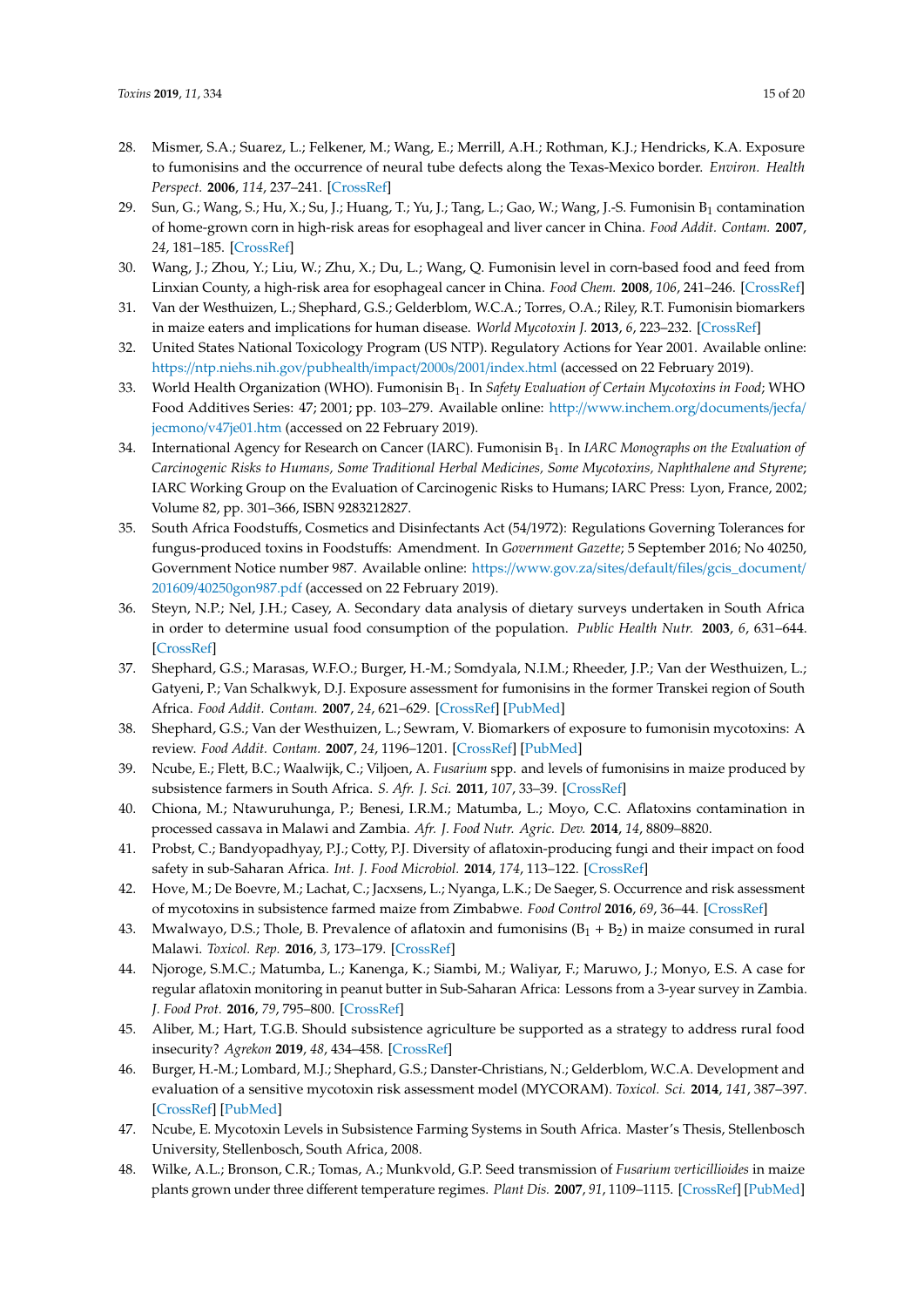- <span id="page-15-0"></span>49. Munkvold, G.P.; Desjardins, A.E. Fumonisins in maize. Can we reduce their occurrence? *Plant Dis.* **1997**, *81*, 556–565. [\[CrossRef\]](http://dx.doi.org/10.1094/PDIS.1997.81.6.556) [\[PubMed\]](http://www.ncbi.nlm.nih.gov/pubmed/30861834)
- <span id="page-15-1"></span>50. Fandohan, P.; Hell, K.; Marasas, W.F.O.; Wingfield, M.J. Infection of maize by *Fusarium* species and contamination with fumonisin in Africa. *Afr. J. Biotechnol.* **2003**, *2*, 570–579.
- <span id="page-15-2"></span>51. Pray, C.E.; Rheeder, J.P.; Gouse, M.; Volkwyn, Y.; Van der Westhuizen, L.; Shephard, G.S. Bt maize and fumonisin reduction in South Africa: Potential health impacts. In *Genetically Modified Crops in Africa: Economic and Policy Lessons from Countries South of the Sahara*; Falck-Zepeda, J., Gruere, G., Sithole-Niang, I., Eds.; International Food Policy Research Institute (IFPRI): Washington, DC, USA, 2013; pp. 43–57, ISBN 9780896297951.
- <span id="page-15-3"></span>52. Department of Rural Development and Land Reform (DRDLR). Rural Development Plans for the Eastern Cape Province and the Identified District Municipalities within the Province. Available online: http://[www.ruraldevelopment.gov.za](http://www.ruraldevelopment.gov.za/phocadownload/SPLUMB/Dev_Plans2017/Eastern-Cape/2015-12-report3v1-ortambo-dm.pdf)/phocadownload/SPLUMB/Dev\_Plans2017/Eastern-Cape/2015- [12-report3v1-ortambo-dm.pdf](http://www.ruraldevelopment.gov.za/phocadownload/SPLUMB/Dev_Plans2017/Eastern-Cape/2015-12-report3v1-ortambo-dm.pdf) (accessed on 22 February 2019).
- <span id="page-15-4"></span>53. Udomkun, P.; Wiredu, A.N.; Nagle, M.; Bandyopadhyay, R.; Müller, J.; Vanlauwe, B. Mycotoxins in Sub-Saharan Africa: Present situation, socio-economic impact, awareness, and outlook. *Food Control* **2017**, *72*, 110–122. [\[CrossRef\]](http://dx.doi.org/10.1016/j.foodcont.2016.07.039)
- <span id="page-15-5"></span>54. Kimanya, M.E. The health impacts of mycotoxins in the eastern Africa region. *Curr. Opin. Food Sci.* **2015**, *6*, 7–11. [\[CrossRef\]](http://dx.doi.org/10.1016/j.cofs.2015.11.005)
- <span id="page-15-6"></span>55. International Agency for Research on Cancer (IARC). *Mycotoxin Control in Low- and Middle Income Countries*; Wild, C.P., Miller, J.D., Groopman, J.D., Eds.; WHO Press, World Health Organisation: Geneva, Switzerland, 2015; ISBN 9789283225102.
- <span id="page-15-7"></span>56. Mupunga, I.; Lebelo, S.L.; Mngqawa, P.; Rheeder, J.P.; Katerere, D.R. Natural occurrence of aflatoxins in peanuts and peanut butter from Bulawayo, Zimbabwe. *J. Food Prot.* **2014**, *77*, 1814–1818. [\[CrossRef\]](http://dx.doi.org/10.4315/0362-028X.JFP-14-129)
- <span id="page-15-8"></span>57. Matumba, L.; Sulyok, M.; Monjerezi, M.; Biswick, T.; Krska, R. Fungal metabolites diversity in maize and associated human dietary exposures relate to micro-climatic patterns in Malawi. *World Mycotoxin J.* **2014**, *8*, 269–282. [\[CrossRef\]](http://dx.doi.org/10.3920/WMJ2014.1773)
- <span id="page-15-9"></span>58. Matumba, L.; Monjerezi, M.; Biswick, T.; Mwatseteza, J.; Makumba, W.; Kamangira, D.; Mtukuso, A. A survey of the incidence and level of aflatoxin contamination in a range of locally and imported processed foods on Malawian retail market. *Food Control* **2014**, *39*, 87–91. [\[CrossRef\]](http://dx.doi.org/10.1016/j.foodcont.2013.09.068)
- <span id="page-15-10"></span>59. Shephard, G.S.; Van der Westhuizen, L.; Katerere, D.R.; Herbst, M.; Pineiro, M. Preliminary exposure assessment of deoxynivalenol and patulin in South Africa. *Mycotoxin Res.* **2010**, *26*, 181–185. [\[CrossRef\]](http://dx.doi.org/10.1007/s12550-010-0052-9) [\[PubMed\]](http://www.ncbi.nlm.nih.gov/pubmed/23605382)
- <span id="page-15-11"></span>60. Misihairabgwi, J.M.; Ezekiel, C.N.; Sulyok, M.; Shephard, G.S.; Krska, R. Mycotoxin contamination of foods in Southern Africa: A 10-year review (2007–2016). *Crit. Rev. Food Sci. Nutr.* **2017**, *59*, 43–58. [\[CrossRef\]](http://dx.doi.org/10.1080/10408398.2017.1357003) [\[PubMed\]](http://www.ncbi.nlm.nih.gov/pubmed/28799776)
- <span id="page-15-12"></span>61. Shephard, G.S.; Burger, H.-M.; Rheeder, J.P.; Alberts, J.F.; Gelderblom, W.C.A. The effectiveness of regulatory maximum levels for fumonisin mycotoxins in commercial and subsistence maize crops in South Africa. *Food Control* **2019**, *97*, 77–80. [\[CrossRef\]](http://dx.doi.org/10.1016/j.foodcont.2018.10.004)
- <span id="page-15-13"></span>62. Katerere, D.R.; Shephard, G.S.; Faber, M. Infant malnutrition and chronic aflatoxicosis in Southern Africa: Is there a link? *Int. J. Food Safety Nutr. Public Health* **2008**, *1*, 127–135. [\[CrossRef\]](http://dx.doi.org/10.1504/IJFSNPH.2008.023013)
- <span id="page-15-14"></span>63. Rheeder, J.P.; Van der Westhuizen, L.; Imrie, G.; Shephard, G.S. *Fusarium* species and fumonisins in subsistence maize in the former Transkei region, South Africa: A multi-year study in rural villages. *Food Addit. Contam.* **2016**, *9*, 176–184. [\[CrossRef\]](http://dx.doi.org/10.1080/19393210.2016.1154612) [\[PubMed\]](http://www.ncbi.nlm.nih.gov/pubmed/26958826)
- <span id="page-15-15"></span>64. Kruger, A.C.; Shongwe, S. Temperature trends in South Africa: 1960–2003. *Int. J. Climatol.* **2004**, *24*, 1929–1945. [\[CrossRef\]](http://dx.doi.org/10.1002/joc.1096)
- <span id="page-15-16"></span>65. Magan, N.; Medina, A.; Aldred, D. Possible climate-change effects on mycotoxins contamination of food crops pre- and postharvest. *Plant Pathol.* **2011**, *60*, 150–163. [\[CrossRef\]](http://dx.doi.org/10.1111/j.1365-3059.2010.02412.x)
- <span id="page-15-17"></span>66. Battilani, P.; Rossi, V.; Pietri, A. Modelling *Fusarium verticillioides* infection and fumonisin synthesis in maize ears. *Asp. Appl. Biol.* **2003**, *68*, 91–100.
- <span id="page-15-18"></span>67. Food and Agriculture Organization (FAO); World Health Organization (WHO). *Environmental Health Criteria 240, Principles and Methods for the Risk Assessment of Chemicals in Food*; FAO, WHO: Geneva, Switzerland, 2009; ISBN 9789241572408.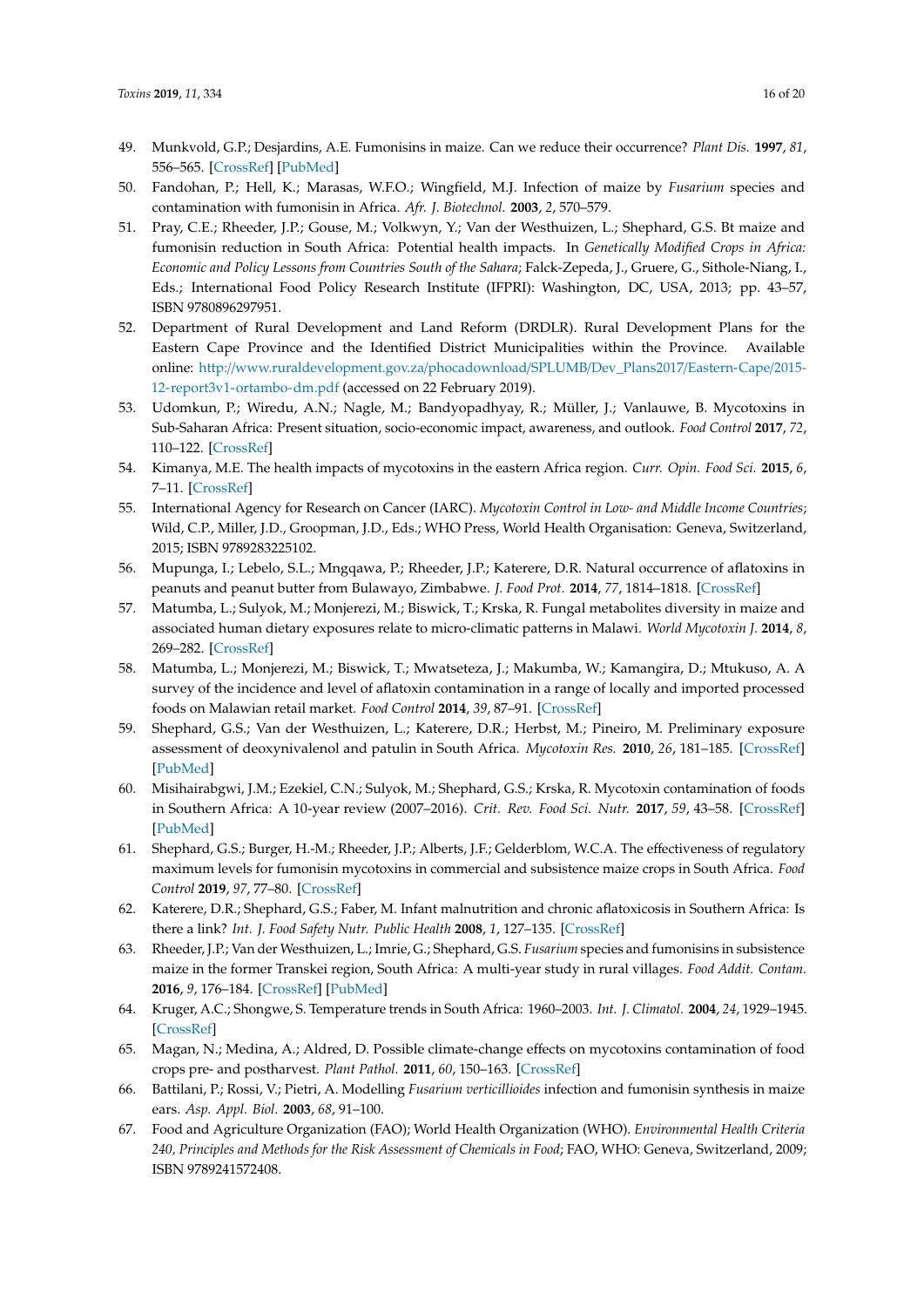- <span id="page-16-0"></span>68. Fryer, M.; Collins, C.D.; Ferrier, H.; Colvile, R.N.; Nieuwenhuijsen, M.J. Human exposure modelling for chemical risk assessment: A review of current approaches and research policy implications. *Environ. Sci. Policy* **2006**, *9*, 261–274. [\[CrossRef\]](http://dx.doi.org/10.1016/j.envsci.2005.11.011)
- 69. Parmar, B.; Miller, P.F.; Burt, R. Stepwise approaches for estimating the intakes of chemicals in food. *Regul. Toxicol. Pharmacol.* **1997**, *26*, 44–51. [\[CrossRef\]](http://dx.doi.org/10.1006/rtph.1997.1117)
- 70. Lambe, J. The use of food consumption data in assessments of exposure to food chemicals including the application of probabilistic modelling. *Proc. Nutr. Soc.* **2002**, *61*, 11–18. [\[CrossRef\]](http://dx.doi.org/10.1079/PNS2001125) [\[PubMed\]](http://www.ncbi.nlm.nih.gov/pubmed/12002785)
- <span id="page-16-1"></span>71. Hart, A.; Smith, G.C.; Macarthur, R.; Rose, M. Application of uncertainty analysis in assessing dietary exposure. *Toxicol. Lett.* **2003**, *140*, 437–442. [\[CrossRef\]](http://dx.doi.org/10.1016/S0378-4274(03)00040-7)
- <span id="page-16-2"></span>72. Thiel, P.G.; Marasas, W.F.O.; Sydenham, E.W.; Shephard, G.S.; Gelderblom, W.C.A. The implications of naturally occurring levels of fumonisins in corn for human and animal health. *Mycopathologia* **1992**, *117*, 3–9. [\[CrossRef\]](http://dx.doi.org/10.1007/BF00497272)
- <span id="page-16-3"></span>73. Lombard, M.J.; Steyn, N.; Burger, H.-M.; Charlton, K.; Senekal, M.; Gelderblom, W.C.A. A proposed method to determine fumonisin exposure from maize consumption in a rural South African population using a culturally appropriate food frequency questionnaire. *Public Health Nutr.* **2012**, *17*, 131–138. [\[CrossRef\]](http://dx.doi.org/10.1017/S1368980012004946) [\[PubMed\]](http://www.ncbi.nlm.nih.gov/pubmed/23199706)
- <span id="page-16-4"></span>74. Lombard, M.J.; Steyn, N.; Burger, H.-M.; Charlton, K.; Senekal, M. A food photograph series for identifying portion sizes of culturally specific dishes in rural areas with high incidence of oesophageal cancer. *Nutrients* **2013**, *5*, 3118–3130. [\[CrossRef\]](http://dx.doi.org/10.3390/nu5083118) [\[PubMed\]](http://www.ncbi.nlm.nih.gov/pubmed/23925043)
- <span id="page-16-5"></span>75. Shephard, G.S.; Van der Westhuizen, L.; Gatyeni, P.M.; Somdyala, N.I.; Burger, H.-M.; Marasas, W.F.O. Fumonisin mycotoxins in traditional Xhosa maize beer in South Africa. *J. Agric. Food Chem.* **2005**, *53*, 9634–9637. [\[CrossRef\]](http://dx.doi.org/10.1021/jf0516080) [\[PubMed\]](http://www.ncbi.nlm.nih.gov/pubmed/16302789)
- <span id="page-16-6"></span>76. Burger, H.-M.; Lombard, M.J.; Shephard, G.S.; Rheeder, J.P.; Van der Westhuizen, L.; Gelderblom, W.C.A. Dietary fumonisin exposure in a rural population of South Africa. *Food Chem. Toxicol.* **2010**, *48*, 2103–2108. [\[CrossRef\]](http://dx.doi.org/10.1016/j.fct.2010.05.011)
- <span id="page-16-7"></span>77. Gelderblom, W.C.A.; Riedel, S.; Burger, H.-M.; Abel, S.; Marasas, W.F.O. Carcinogenesis by the fumonisins: Mechanisms, risk analyses and implications. In *Food Contaminants, Mycotoxins and Food Allergens*; ACS Symposium Series 1001; Sianta, D.P., Trucksess, M.W., Scot, P.M., Herman, E.M., Eds.; ACS: Washington, DC, USA, 2008; pp. 80–95.
- <span id="page-16-8"></span>78. Gelderblom, W.; Marasas, W. Controversies in fumonisin mycotoxicology and risk assessment. *Hum. Exp. Toxicol.* **2012**, *31*, 215–235. [\[CrossRef\]](http://dx.doi.org/10.1177/0960327110395338)
- <span id="page-16-9"></span>79. Paustenbach, D.; Galbraith, D. Biomonitoring and biomarkers: Exposure assessment will never be the same. *Environ. Health Perspect.* **2006**, *114*, 1143–1149. [\[CrossRef\]](http://dx.doi.org/10.1289/ehp.8755)
- <span id="page-16-10"></span>80. Van der Westhuizen, L.; Shephard, G.S.; Rheeder, J.P.; Burger, H.-M. Individual fumonisin exposure and sphingoid base levels in rural populations consuming maize in South Africa. *Food Chem. Toxicol.* **2010**, *48*, 1698–1703. [\[CrossRef\]](http://dx.doi.org/10.1016/j.fct.2010.03.047)
- <span id="page-16-11"></span>81. Gong, Y.Y.; Torres-Sanchez, L.; Lopez-Carrillo, L.; Jian, H.P.; Sutcliffe, A.E.; White, K.L.; Humpf, H.U.; Turner, P.C.; Wild, C.P. Association between tortilla consumption and human urinary fumonisin  $\mathtt{B}_1$  levels in a Mexican population. *Cancer Epidemiol. Biomarkers Prev.* **2008**, *17*, 688–694. [\[CrossRef\]](http://dx.doi.org/10.1158/1055-9965.EPI-07-2534) [\[PubMed\]](http://www.ncbi.nlm.nih.gov/pubmed/18349288)
- <span id="page-16-12"></span>82. Van der Westhuizen, L.; Shephard, G.S.; Burger, H.-M.; Rheeder, J.P.; Gelderblom, W.C.; Wild, C.P.; Gong, Y.Y. Fumonisin  $B_1$  as a urinary biomarker of exposure in a maize intervention study among South African subsistence farmers. *Cancer Epidemiol. Biomarkers Prev.* **2011**, *20*, 483–489. [\[CrossRef\]](http://dx.doi.org/10.1158/1055-9965.EPI-10-1002) [\[PubMed\]](http://www.ncbi.nlm.nih.gov/pubmed/21266524)
- <span id="page-16-13"></span>83. Shephard, G.S.; Burger, H.-M.; Gambacorta, L.; Gong, Y.Y.; Krska, R.; Rheeder, J.P.; Solfrizzo, M.; Srey, C.; Sulyok, M.; Visconti, A.; et al. Multiple mycotoxin exposure determined by urinary biomarkers in rural subsistence farmers in the former Transkei, South Africa. *Food Chem. Toxicol.* **2013**, *62*, 217–225. [\[CrossRef\]](http://dx.doi.org/10.1016/j.fct.2013.08.040) [\[PubMed\]](http://www.ncbi.nlm.nih.gov/pubmed/23985452)
- <span id="page-16-14"></span>84. Wild, C.P.; Gong, Y.Y. Mycotoxins and human disease: A largely ignored global health issue. *Carcinogenesis* **2010**, *31*, 71–82. [\[CrossRef\]](http://dx.doi.org/10.1093/carcin/bgp264) [\[PubMed\]](http://www.ncbi.nlm.nih.gov/pubmed/19875698)
- <span id="page-16-15"></span>85. Alabouvette, C.; Olivain, C.; Migheli, Q.; Steinberg, C. Microbiological control of soil-borne phytopathogenic fungi with special emphasis on wilt-inducing *Fusarium oxysporum*. *New Phytol.* **2009**, *184*, 529–544. [\[CrossRef\]](http://dx.doi.org/10.1111/j.1469-8137.2009.03014.x)
- <span id="page-16-16"></span>86. He, J.; Zhou, T. Patented techniques for detoxification of mycotoxins in feeds and food matrices. *Rec. Pat. Food Nutr. Agric.* **2010**, *2*, 96–104. [\[CrossRef\]](http://dx.doi.org/10.2174/1876142911002020096)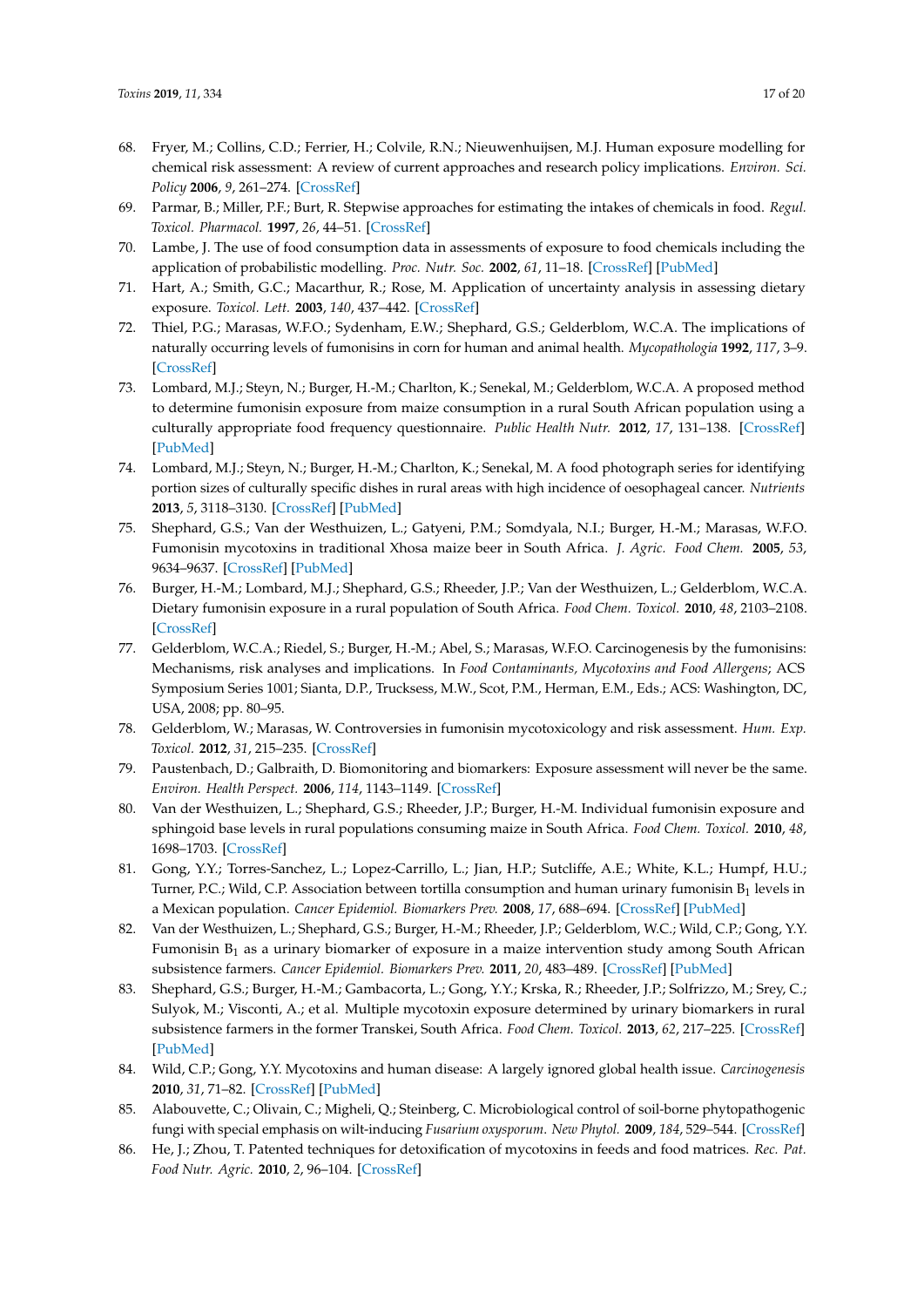- <span id="page-17-0"></span>87. Larkin, R.P.; Fravel, D.R. Efficacy of various fungal and bacterial biocontrol organisms for control of Fusarium wilt of tomato. *Plant Dis.* **1998**, *82*, 1022–1028. [\[CrossRef\]](http://dx.doi.org/10.1094/PDIS.1998.82.9.1022)
- 88. Schatzmayr, G.; Zehner, F.; Täubel, M.; Schatzmayr, D.; Klimitsch, A.; Loibner, A.P.; Binder, E.M. Microbiologicals for deactivating mycotoxins. *Mol. Nutr. Food Res.* **2006**, *50*, 543–551. [\[CrossRef\]](http://dx.doi.org/10.1002/mnfr.200500181)
- <span id="page-17-1"></span>89. da Cruz Cabral, L.; Pinto, V.F.; Patriarca, A. Application of plant derived compounds to control fungal spoilage and mycotoxin production in foods. *Int. J. Food Microbiol.* **2013**, *166*, 1–14. [\[CrossRef\]](http://dx.doi.org/10.1016/j.ijfoodmicro.2013.05.026)
- <span id="page-17-2"></span>90. Alberts, J.F.; van Zyl, W.H.; Gelderblom, W.C.A. Biologically based methods for control of fumonisin-producing *Fusarium* species and reduction of the fumonisins. *Front. Microbiol.* **2016**, *7*, 548. [\[CrossRef\]](http://dx.doi.org/10.3389/fmicb.2016.00548)
- <span id="page-17-3"></span>91. Duvick, J.; Rood, T.; Maddox, J.; Gilliam, J. Detoxification of mycotoxins *in planta* as a strategy for improving grain quality and disease resistance: Identification of fumonisin-degrading microbes from maize. In *Molecular Genetics of Host-Specific Toxins in Plant Disease, Developments in Plant Pathology*; Kohmoto, K., Yoder, O.C., Eds.; Springer International Publishing AG: Basel, Switzerland, 1998; Volume 13, pp. 369–381, ISBN 9789401152181.
- <span id="page-17-5"></span>92. Cleveland, T.E.; Dowd, P.F.; Desjardins, A.E.; Bhatnagar, D.; Cotty, P.J. United States Department of Agriculture-Agricultural Research Service research on pre-harvest prevention of mycotoxins and mycotoxigenic fungi in US crops. *Pest Manag. Sci.* **2003**, *59*, 629–642. [\[CrossRef\]](http://dx.doi.org/10.1002/ps.724)
- <span id="page-17-4"></span>93. Lanubile, A.; Pasini, L.; Marocco, A. Differential gene expression in kernels and silks of maize lines with contrasting levels of ear rot resistance after *Fusarium verticillioides* infection. *J. Plant Phys.* **2010**, *167*, 1398–1406.
- <span id="page-17-6"></span>94. Brown, D.W.; Butchko, R.A.E.; Proctor, R.H. *Fusarium* genomic resources: Tools to limit crop diseases and mycotoxin contamination. *Mycopathologia* **2006**, *162*, 191–199. [\[CrossRef\]](http://dx.doi.org/10.1007/s11046-006-0053-6)
- <span id="page-17-7"></span>95. Desjardins, A.E.; Proctor, R.H. Molecular biology of *Fusarium* mycotoxins. *Int. J. Food Microbiol.* **2007**, *119*, 47–50. [\[CrossRef\]](http://dx.doi.org/10.1016/j.ijfoodmicro.2007.07.024)
- <span id="page-17-8"></span>96. Betz, F.S.; Hammond, B.G.; Fuchs, R.L. Safety and advantages of *Bacillus thuringiensis*- protected plants to control insect pests. *Regul. Toxicol. Pharm.* **2000**, *32*, 156–173. [\[CrossRef\]](http://dx.doi.org/10.1006/rtph.2000.1426) [\[PubMed\]](http://www.ncbi.nlm.nih.gov/pubmed/11067772)
- <span id="page-17-9"></span>97. Hammond, B.G.; Campbell, K.W.; Pilcher, C.D.; Degooyer, T.A.; Robinson, A.E.; Mcmillen, B.L.; Spangler, S.M.; Riordan, S.G.; Rice, L.G.; Richard, J.L. Lower fumonisin mycotoxin levels in the grain of *Bt* corn grown in the United States in 2000–2002. *J. Agric. Food Chem.* **2004**, *52*, 1390–1397. [\[CrossRef\]](http://dx.doi.org/10.1021/jf030441c)
- <span id="page-17-10"></span>98. Wu, F. Mycotoxin reduction in *Bt* corn: Potential economic, health, and regulatory impacts. *Transgenic Res.* **2006**, *15*, 277–289. [\[CrossRef\]](http://dx.doi.org/10.1007/s11248-005-5237-1) [\[PubMed\]](http://www.ncbi.nlm.nih.gov/pubmed/16779644)
- <span id="page-17-11"></span>99. Gouse, M.; Kirsten, J.F.; Van Der Walt, W.J. *Bt* Cotton and *Bt* Maize: An Evaluation of Direct and Indirect Impact on the Cotton and Maize Farming Sectors in South Africa. *Commissioned report to the Department of Agriculture: Directorate BioSafety, Pretoria, South Africa*. 2008. Available online: https://scholar.google.co.za/citations?user=[ZVzSBB0AAAAJ&hl](https://scholar.google.co.za/citations?user=ZVzSBB0AAAAJ&hl=en#d=gs_md_cita-d&u=%2Fcitations%3Fview_op%3Dview_citation%26hl%3Den%26user%3DZVzSBB0AAAAJ%26citation_for_view%3DZVzSBB0AAAAJ%3AUeHWp8X0CEIC%26tzom%3D-120)=en#d=gs\_md\_cita-d&u= [%2Fcitations%3Fview\\_op%3Dview\\_citation%26hl%3Den%26user%3DZVzSBB0AAAAJ%26citation\\_for\\_](https://scholar.google.co.za/citations?user=ZVzSBB0AAAAJ&hl=en#d=gs_md_cita-d&u=%2Fcitations%3Fview_op%3Dview_citation%26hl%3Den%26user%3DZVzSBB0AAAAJ%26citation_for_view%3DZVzSBB0AAAAJ%3AUeHWp8X0CEIC%26tzom%3D-120) [view%3DZVzSBB0AAAAJ%3AUeHWp8X0CEIC%26tzom%3D-120](https://scholar.google.co.za/citations?user=ZVzSBB0AAAAJ&hl=en#d=gs_md_cita-d&u=%2Fcitations%3Fview_op%3Dview_citation%26hl%3Den%26user%3DZVzSBB0AAAAJ%26citation_for_view%3DZVzSBB0AAAAJ%3AUeHWp8X0CEIC%26tzom%3D-120) (accessed on 26 February 2019).
- <span id="page-17-12"></span>100. Rheeder, J.P.; Vismer, H.F.; Van der Westhuizen, L.; Imrie, G.; Gatyeni, P.; Thomas, D.; Shephard, G.S.; Marasas, W.F.O.; Flett, B. Effect of *Bt* corn hybrids on insect damage, incidence of fumonisin-producing *Fusarium* species and fumonisin levels in South Africa. *Phytopathology* **2005**, *95*, S88.
- <span id="page-17-13"></span>101. Alberts, J.F.; Lilly, M.; Rheeder, J.P.; Burger, H.M.; Shephard, G.S.; Gelderblom, W.C.A. Technological and community-based methods to reduce mycotoxin exposure. *Food Control* **2017**, *73*, 101–109. [\[CrossRef\]](http://dx.doi.org/10.1016/j.foodcont.2016.05.029)
- <span id="page-17-14"></span>102. Fischer, K.; Van den Berg, J.; Mutengwa, C. Is *Bt* maize effective in improving South African smallholder agriculture? *S. Afr. J. Sci.* **2015**, *111*, 01–02. [\[CrossRef\]](http://dx.doi.org/10.17159/sajs.2015/a0092)
- <span id="page-17-15"></span>103. Dalie, D.K.; Deschamps, A.M.; Atanasova-Penichon, V.; Richard-Forget, F. Potential of *Pediococcus pentosaceus* (L006) isolated from maize leaf to suppress fumonisin-producing fungal growth. *J. Food Prot.* **2010**, *73*, 1129–1137. [\[CrossRef\]](http://dx.doi.org/10.4315/0362-028X-73.6.1129) [\[PubMed\]](http://www.ncbi.nlm.nih.gov/pubmed/20537273)
- <span id="page-17-16"></span>104. Yates, I.E.; Meredith, F.; Smart, W.; Bacon, C.W.; Jaworski, A.J. *Trichoderma viride* suppresses fumonisin B<sup>1</sup> production by *Fusarium moniliforme*. *J. Food Prot.* **1999**, *62*, 1326–1332. [\[CrossRef\]](http://dx.doi.org/10.4315/0362-028X-62.11.1326) [\[PubMed\]](http://www.ncbi.nlm.nih.gov/pubmed/10571324)
- <span id="page-17-17"></span>105. Cavaglieri, L.; Passone, A.; Etcheverry, M. Screening procedures for selecting rhizobacteria with biocontrol effects upon *Fusarium verticillioides* growth and fumonisin B<sup>1</sup> production. *Res. Microbiol.* **2004**, *155*, 747–754. [\[CrossRef\]](http://dx.doi.org/10.1016/j.resmic.2004.06.001) [\[PubMed\]](http://www.ncbi.nlm.nih.gov/pubmed/15501652)
- <span id="page-17-18"></span>106. United States Food and Drug Administration (US FDA). Generally Recognized as Safe (GRAS) Substances (SGOCS) Database. Available online: https://www.fda.gov/food/[generally-recognized-safe-gras](https://www.fda.gov/food/generally-recognized-safe-gras/gras-substances-scogs-database)/gras[substances-scogs-database](https://www.fda.gov/food/generally-recognized-safe-gras/gras-substances-scogs-database) (accessed on 18 March 2019).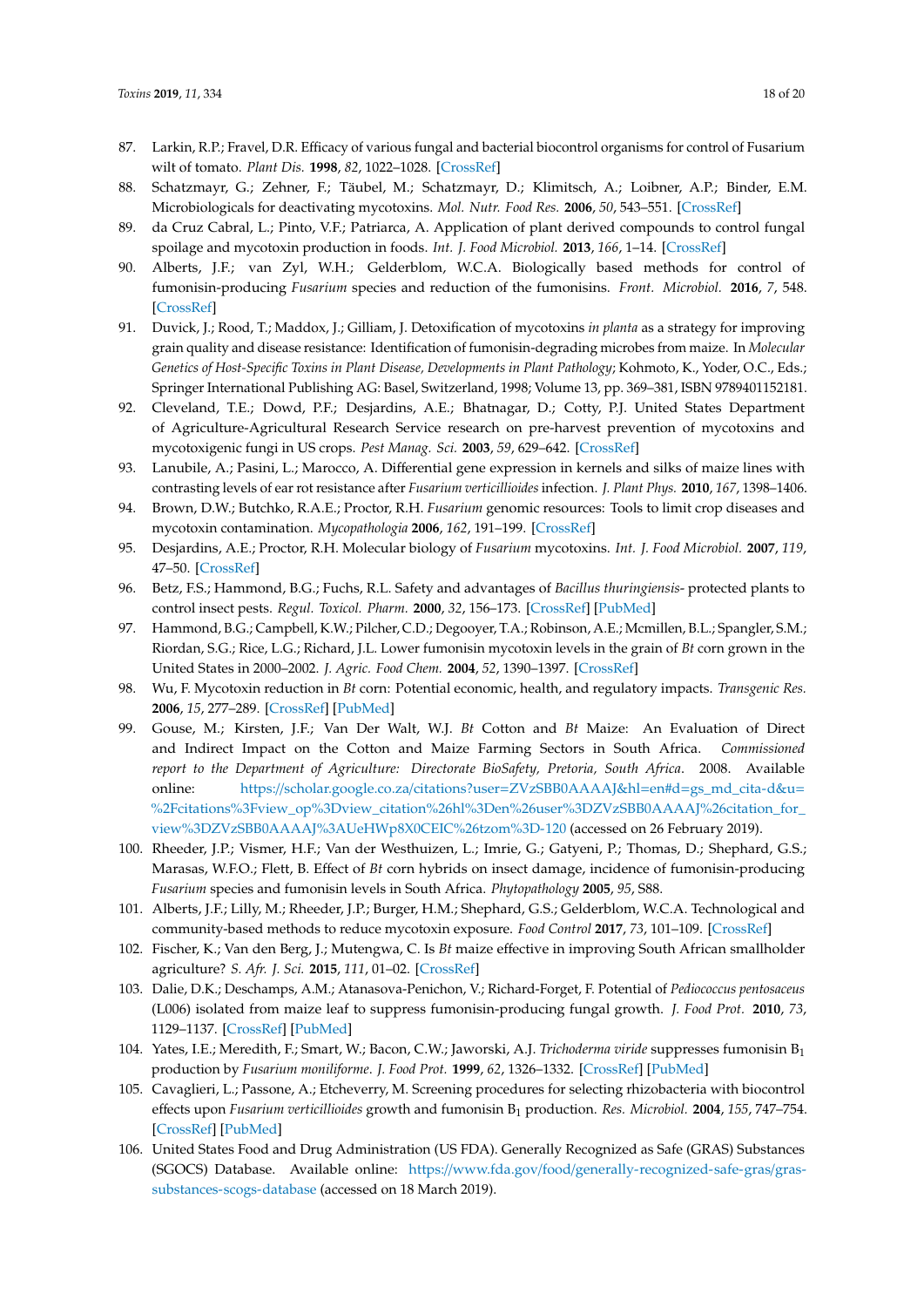- <span id="page-18-0"></span>107. Bacon, C.W.; Yates, I.E.; Hinton, D.M.; Meredith, F. Biological control of *Fusarium moniliforme* in maize. *Environ. Health Perspect.* **2001**, *109*, 325–332. [\[PubMed\]](http://www.ncbi.nlm.nih.gov/pubmed/11359703)
- <span id="page-18-1"></span>108. Samapundo, S.; De Meulenaer, B.; Osei-Nimoh, D.; Lamboni, Y.; Debevere, J.; Devlieghere, F. Can phenolic compounds be used for the protection of corn from fungal invasion and mycotoxin contamination during storage? *Food Microbiol.* **2007**, *24*, 465–473. [\[CrossRef\]](http://dx.doi.org/10.1016/j.fm.2006.10.003) [\[PubMed\]](http://www.ncbi.nlm.nih.gov/pubmed/17367679)
- <span id="page-18-2"></span>109. Etcheverry, M.; Torres, A.; Ramirez, M.L.; Chulze, S.; Magan, N. In vitro control of growth and fumonisin production by *Fusarium verticillioides* and *F. proliferatum* using antioxidants under different water availability and temperature regimes. *J. Appl. Microbiol.* **2002**, *92*, 624–632. [\[CrossRef\]](http://dx.doi.org/10.1046/j.1365-2672.2002.01566.x) [\[PubMed\]](http://www.ncbi.nlm.nih.gov/pubmed/11966902)
- <span id="page-18-3"></span>110. Reynoso, M.M.; Torres, A.M.; Ramirez, M.L.; Rodrigues, M.I.; Chulze, S.; Magan, N. Efficacy of antioxidant mixtures on growth, fumonisin production and hydrolytic enzyme production by *Fusarium verticillioides* and *F. proliferatum* in vitro on maize-based media. *Mycol. Res.* **2002**, *106*, 1093–1099. [\[CrossRef\]](http://dx.doi.org/10.1017/S0953756202006135)
- <span id="page-18-4"></span>111. Torres, A.M.; Ramirez, M.L.; Arroyo, M.; Chulze, S.N.; Magan, N. Potential use of antioxidants for control of growth and fumonisin production by *Fusarium verticillioides* and *Fusarium proliferatum* on whole maize grain. *Int. J. Food Microbiol.* **2003**, *83*, 319–324. [\[CrossRef\]](http://dx.doi.org/10.1016/S0168-1605(02)00380-X)
- <span id="page-18-5"></span>112. Phillips, T.D.; Sarr, A.B.; Grant, P.G. Selective chemisorption and detoxification of aflatoxins by phyllosilicate clay. *Nat. Toxins* **1995**, *3*, 204–213. [\[CrossRef\]](http://dx.doi.org/10.1002/nt.2620030407)
- 113. Phillips, T.D.; Afriyie-Gyawu, E.; Williams, J.; Huebner, H.; Ankrah, N.-A.; Ofori-Adjei, D.; Jolly, P.; Johnson, N.; Taylor, J.; Marroquin-Cardona, A.; et al. Reducing human exposure to aflatoxin through the use of clay: A review. *Food Addit. Contam.* **2008**, *25*, 134–145. [\[CrossRef\]](http://dx.doi.org/10.1080/02652030701567467)
- 114. Aly, S.E.; Abdel-Galil, M.M.; Abdel-Wahhab, M.A. Application of adsorbent agents technology in the removal of aflatoxin B<sup>1</sup> and fumonisin B<sup>1</sup> from malt extract. *Food Chem. Toxicol.* **2004**, *42*, 1825–1831. [\[CrossRef\]](http://dx.doi.org/10.1016/j.fct.2004.06.014) [\[PubMed\]](http://www.ncbi.nlm.nih.gov/pubmed/15350680)
- <span id="page-18-6"></span>115. Mitchell, N.J.; Xue, K.S.; Lin, S.; Marroquin-Cardona, A.; Brown, K.A.; Elmore, S.E.; Tang, L.; Romoser, A.; Gelderblom, W.C.A.; Wang, J.; et al. Calcium montmorillonite clay reduces  $AFB_1$  and  $FB_1$  biomarkers in rats exposed to single and co-exposures of aflatoxin and fumonisin. *J. Appl. Toxicol.* **2013**, *34*, 795–804. [\[CrossRef\]](http://dx.doi.org/10.1002/jat.2942) [\[PubMed\]](http://www.ncbi.nlm.nih.gov/pubmed/24193864)
- <span id="page-18-7"></span>116. Gelderblom, W.C.A.; Cawood, M.E.; Snyman, S.D.; Vleggaar, R.; Marasas, W.F.O. Structure-activity relationships of fumonisins in short-term carcinogenesis and cytotoxicity assays. *Food Chem. Toxicol.* **1993**, *31*, 407–414. [\[CrossRef\]](http://dx.doi.org/10.1016/0278-6915(93)90155-R)
- 117. Alberts, J.F.; Engelbrecht, Y.; Steyn, P.S.; Holzapfel, W.H.; van Zyl, W.H. Biological degradation of aflatoxin B<sup>1</sup> by *Rhodococcus erythropolis* cultures. *Int. J. Food Microbiol.* **2006**, *109*, 121–126. [\[CrossRef\]](http://dx.doi.org/10.1016/j.ijfoodmicro.2006.01.019) [\[PubMed\]](http://www.ncbi.nlm.nih.gov/pubmed/16504326)
- 118. Alberts, J.F.; Gelderblom, W.C.; Botha, A.; van Zyl, W.H. Degradation of aflatoxin  $B_1$  by fungal laccase enzymes. *Int. J. Food Microbiol.* **2009**, *135*, 47–52. [\[CrossRef\]](http://dx.doi.org/10.1016/j.ijfoodmicro.2009.07.022) [\[PubMed\]](http://www.ncbi.nlm.nih.gov/pubmed/19683355)
- 119. Heinl, S.; Hartinger, D.; Thamhesl, M.; Kunz-Vekiru, E.; Krska, R.; Schatzmayr, G.; Moll, W.; Grabherr, R. Degradation of fumonisin B<sup>1</sup> by the consecutive action of two bacterial enzymes. *J. Biotechnol.* **2010**, *145*, 120–129. [\[CrossRef\]](http://dx.doi.org/10.1016/j.jbiotec.2009.11.004)
- 120. Minto, R.E.; Townsend, C.A. Enzymology and molecular biology of aflatoxin biosynthesis. *Chem. Rev.* **1997**, *97*, 2537–2555. [\[CrossRef\]](http://dx.doi.org/10.1021/cr960032y)
- <span id="page-18-9"></span>121. Mishra, H.N.; Das, C. A review on biological control and metabolism of aflatoxin. *Critical Rev. Food Sci. Nutr.* **2003**, *43*, 245–264. [\[CrossRef\]](http://dx.doi.org/10.1080/10408690390826518)
- 122. Wang, J.; Ogata, M.; Hirai, H.; Kawagishi, H. Detoxification of aflatoxin  $B_1$  by manganese peroxidase from the white rot fungus *Phanerochaete sordida* YK-624. *FEMS Microbiol. Lett.* **2011**, *314*, 164–169. [\[CrossRef\]](http://dx.doi.org/10.1111/j.1574-6968.2010.02158.x)
- 123. Yehia, R.S. Aflatoxin detoxification by manganese peroxidase purified from *Pleurotus ostreatus*. *Braz. J. Microbiol.* **2014**, *45*, 127–133. [\[CrossRef\]](http://dx.doi.org/10.1590/S1517-83822014005000026)
- <span id="page-18-8"></span>124. Wu, Y.; Lu, F.; Jiang, H.; Tan, C.; Yao, C.; Liu, D. The furofuran-ring selectivity, hydrogen peroxide-production and low Km value are the three elements for highly effective detoxification of aflatoxin oxidase. *Food Chem. Toxicol.* **2015**, *76*, 125–131. [\[CrossRef\]](http://dx.doi.org/10.1016/j.fct.2014.12.004)
- <span id="page-18-10"></span>125. Duvick, J.; Rood, T.; Wang, X. Fumonisin Detoxification Enzymes. Patent No US5716820, 10 February 1998.
- 126. Blackwell, B.A.; Gilliam, J.T.; Savard, M.E.; Miller, D.; Duvick, J.P. Oxidative deamination of hydrolysed fumonisin B<sup>1</sup> (AP<sup>1</sup> ) by cultures of *Exophiala spinifera*. *Nat. Toxins* **1999**, *7*, 31–38. [\[CrossRef\]](http://dx.doi.org/10.1002/(SICI)1522-7189(199902)7:1<31::AID-NT36>3.0.CO;2-W)
- 127. Hartinger, D.; Schwartz, H.; Hametner, C.; Schatzmayr, G.; Haltrich, D.; Moll, W.D. Enzyme characteristics of aminotransferase FumI of *Sphingopyxis* sp. MTA144 for deamination of hydrolyzed fumonisin B<sup>1</sup> . *Appl. Microbiol. Biotechnol.* **2011**, *91*, 757–768. [\[CrossRef\]](http://dx.doi.org/10.1007/s00253-011-3248-9)